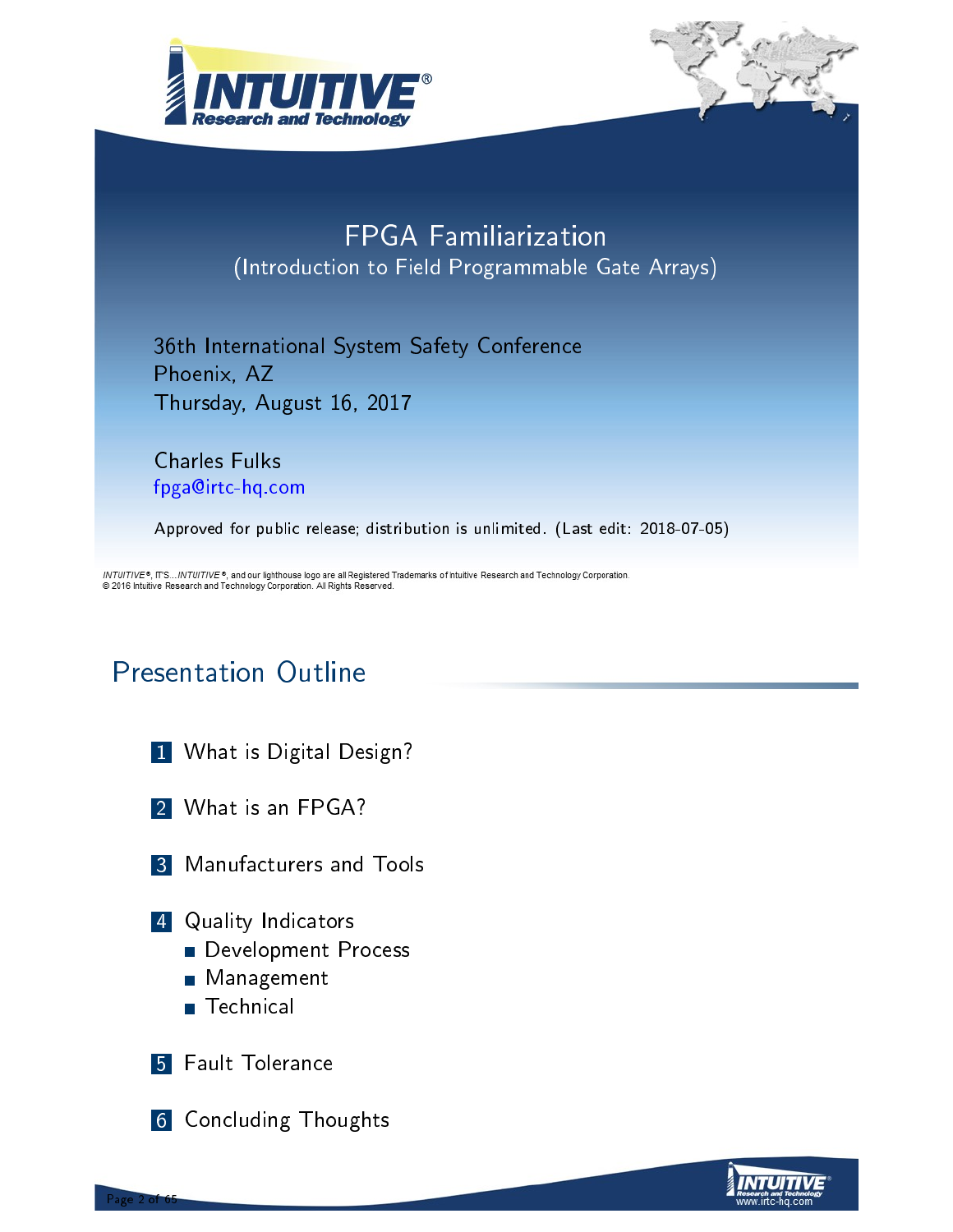### Class Information

#### Abstract

Field Programmable Gate Arrays are becoming ubiquitous is electronics. Many people misunderstand the nature of these devices and confuse their development with software development. This session introduces Field Programmable Gate Array (FPGA) technology and development. This is intended for engineers and management who need to understand FPGAs, but who do not intend to personally develop FPGA designs.

The attendee will leave with a solid foundation of FPGA technology, development process, and management. They will also have basic knowledge of common errors and indicators of design quality (red flags).

#### Disclaimer

This presentation is not meant as a stand-alone document, and cannot be used effectively without the accompanying verbal discussion.

#### Page 3 of 65

### **Introductions**

#### Curriculum Vitae

Charles Fulks leads the FPGA development group for Intuitive Research and Technology Corporation (www.irtc-hq.com). With over 20 years in the embedded / high reliability industry, Charles works with a number of different technologies. However, his focus over the past decade is primarily Field Programmable Gate Arrays (FPGA) and embedded digital design. He has patented FPGA related technology. He holds a MSEE degree from the University of Central Florida and is a Senior Member of the IEEE. Charles has trained numerous design engineers, is a regular speaker at sev[eral conference](www.irtc-hq.com)s, and has presented on the topic of FPGA design internationally. He was interviewed for EE Web's Featured Engineer column.

We develop opinions based on our personal experience (and reading). Experience is usually field related. The opinions developed in academia are therefore necessarily diff[erent from those deve](http://www.eeweb.com/spotlight/interview-with-charles-fulks/)loped in a safety critical environment. The opinions expressed in this paper are those of an engineer, experienced in FPGA design in a high reliability field. Your mileage may vary.



Page 4 of 65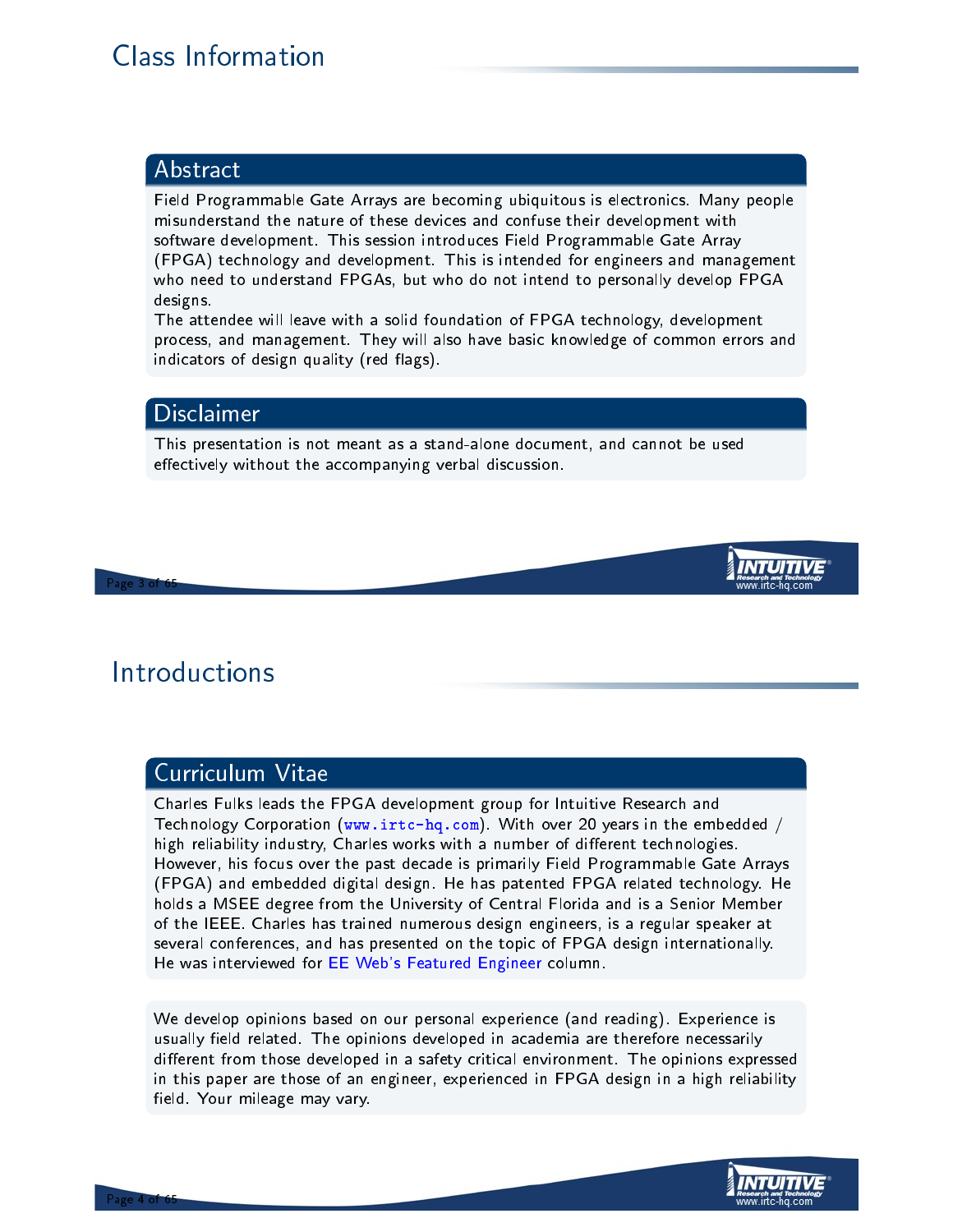#### Fundamentals

- What is an FPGA?
	- A place to implement a digital design.
- **Then, what is digital design?**

This discussion is intended as a brief introduction to the field of digital circuit design; not a comprehensive overview.



### Analog Signals

- $\blacksquare$  "Real world" signals
- **Continuous range of values**
- Sensitive to noise



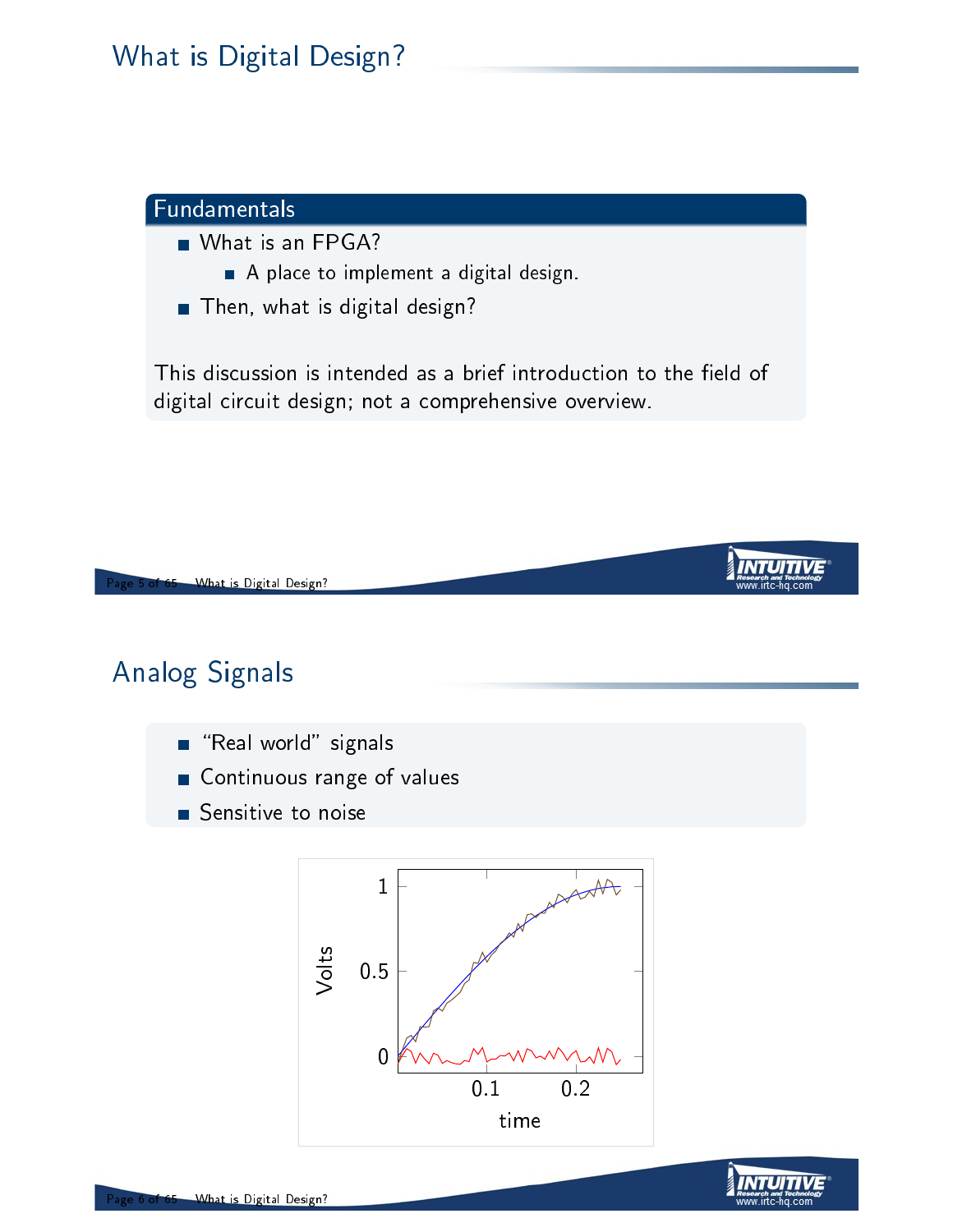### Digital Signals

- **Digital computer signals**
- Discrete (discontinuous) values; either '1' or '0'
- Easier to turn a circuit on or off than to hold an analog value
- **Much less sensitive to noise**



of 65 What is Digital Design?

### Binary Numbers

- $\blacksquare$  The value of a bit depends on it's position
- $\blacksquare$  Hexadecimal is a group of 4 bits
- We use A F for 11 15

| $2^3$        | $2^2$                   | $2^1$          | $2^0$          | Decimal        | Hex            |
|--------------|-------------------------|----------------|----------------|----------------|----------------|
| 8            | $\overline{\mathbf{4}}$ | $\overline{2}$ | $\mathbf{1}$   |                |                |
| 0            | $\overline{0}$          | 0              | $\overline{0}$ | 0              | 0              |
| $\mathbf 0$  | $\overline{0}$          | $\mathbf 0$    | $\mathbf{1}$   | $\mathbf{1}$   | $\mathbf{1}$   |
| 0            | $\overline{0}$          | $\mathbf{1}$   | 0              | $\overline{2}$ | $\overline{2}$ |
| $\mathbf 1$  | $\overline{0}$          | 0              | $\mathbf{1}$   | 9              | 9              |
| $\mathbf 1$  | $\overline{0}$          | $\mathbf{1}$   | $\overline{0}$ | 10             | A              |
| $\mathbf{1}$ | $\overline{0}$          | $\mathbf{1}$   | $\mathbf{1}$   | 11             | B              |
| $\mathbf 1$  | $\mathbf{1}$            | $\mathbf{1}$   | $\mathbf{1}$   | 15             | F              |

*Research and Tech*<br>WWW.IITC-hq.C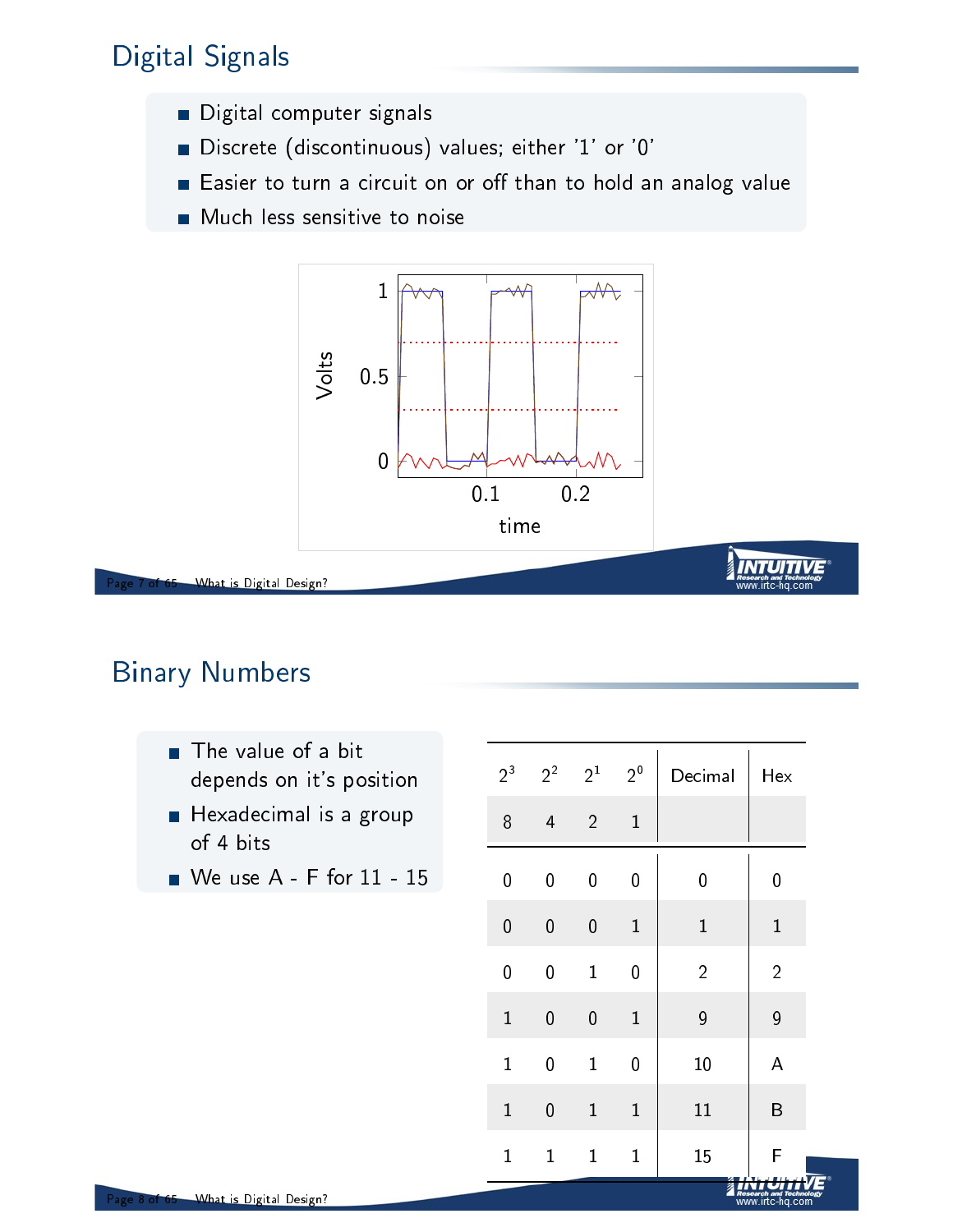### Logic Functions

| A              | B |   | AND NAND OR |   |   | NOR XOR |
|----------------|---|---|-------------|---|---|---------|
| $\overline{0}$ | 0 | 0 |             | Ŋ |   | Ŋ       |
| 0              | 1 | 0 |             |   | 0 |         |
| $\mathbf{1}$   | 0 | 0 |             |   | N |         |
|                | 1 |   |             |   |   |         |



Page 9 of 65 What is Digital Design?

# Binary Addition

Half-Adder

| Α            | В              | $A + B$     | Carry |
|--------------|----------------|-------------|-------|
| 0            | $\overline{0}$ | 0           | 0     |
| 0            | 1              | $\mathbf 1$ | 0     |
| $\mathbf{1}$ | 0              | 1           | 0     |
| 1            | 1              | 0           | 1     |

Clock Synchronous Circuit

Add registers to control timing

#### B XOR AND D CE Q D CE  $\mathsf{C}$ clock Sum Carry

A



#### <sup>P</sup>age 10 o<del>f 65 - What is Digital Design?</del>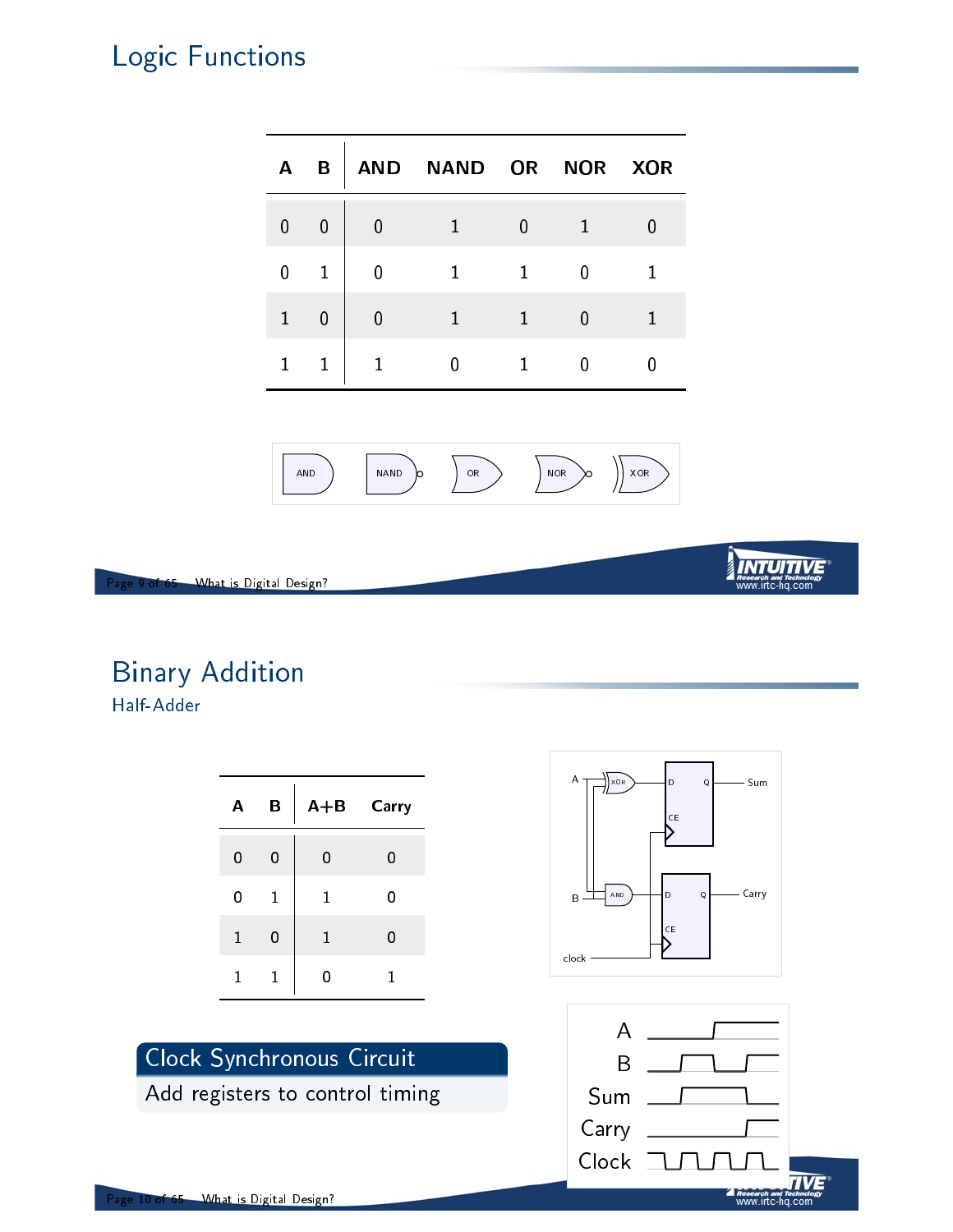### What is Digital Design?

#### Key Points

- Digital design is the design of circuits that process digital (binary) signals.
- The clock is the "heartbeat" of the digital circuit.

#### Why digital signals?

It is easier to get an electronic device to switch into one of a number of known states than to accurately reproduce a continuous range of values.

11 of 65 What is Digital Design?

### Key Points to Remember

<span id="page-5-0"></span>These are the key points to remember regarding FPGA technology. Worldwide Standards - we are not inventing processes An FPGA is digital design  $-$  it requires digital design skills An FPGA is not software  $-$  although design complexity is similar Avoid the term "firmware"  $\cdots$  "firmware" is ill-defined

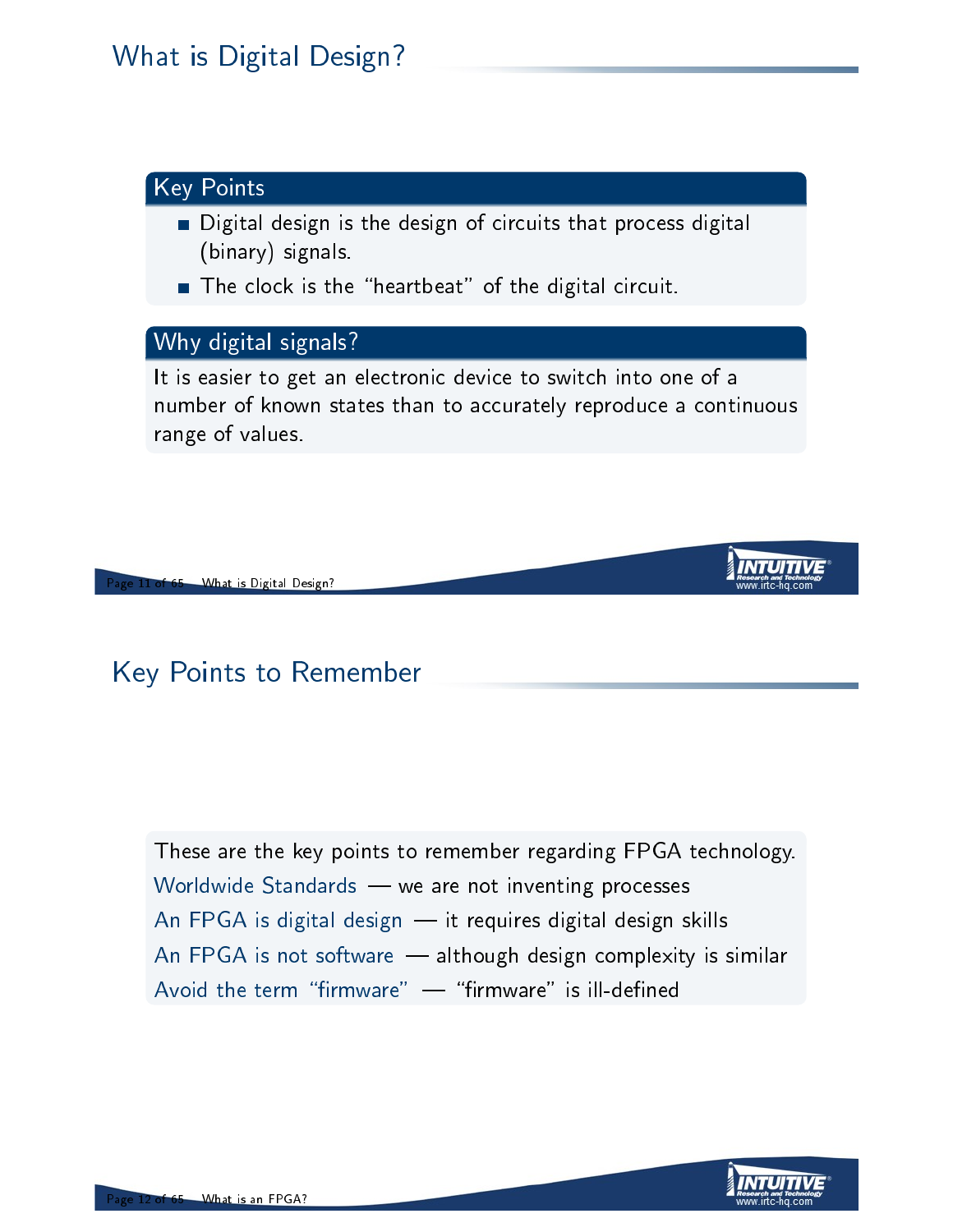### Language of FPGA Technology

| Term                | Definition                                                                                |
|---------------------|-------------------------------------------------------------------------------------------|
| PI D                | Programmable Logic Device                                                                 |
| CPI D               | Complex Programmable Logic Device                                                         |
| <b>FPGA</b>         | Field Programmable Gate Array; the most com-<br>mon PLD                                   |
| SoC                 | System-on-Chip; a silicon device that includes 1<br>or more processor cores with the FPGA |
| Complex Electronics | A term used to describe any electronic device<br>that cannot be comprehensively tested.   |



### Industry Standards

Federal Aviation Administration

#### RTCA DO-178

"Software Considerations in Airborne Systems and Equipment Certication"

#### FAA Advisory Circular 20-152 recommends RTCA/DO-254

Excerpt from RTCA/DO-254 Design Assurance Guidance For Airborne Electronic Hardware:

- A [hardw](http://rgl.faa.gov/Regulatory_and_Guidance_Library/rgAdvisoryCircular.nsf/0/6D4AE0BF1BDE3579862570360055D119?OpenDocument)are item is identied as simple only if a comprehensive combination of deterministic tests and analyses appropriate to the design assurance level can ensure correct functional performance under all foreseeable operating conditions with no anomalous behavior.
- When an item cannot be classified as simple, it should be classied as complex.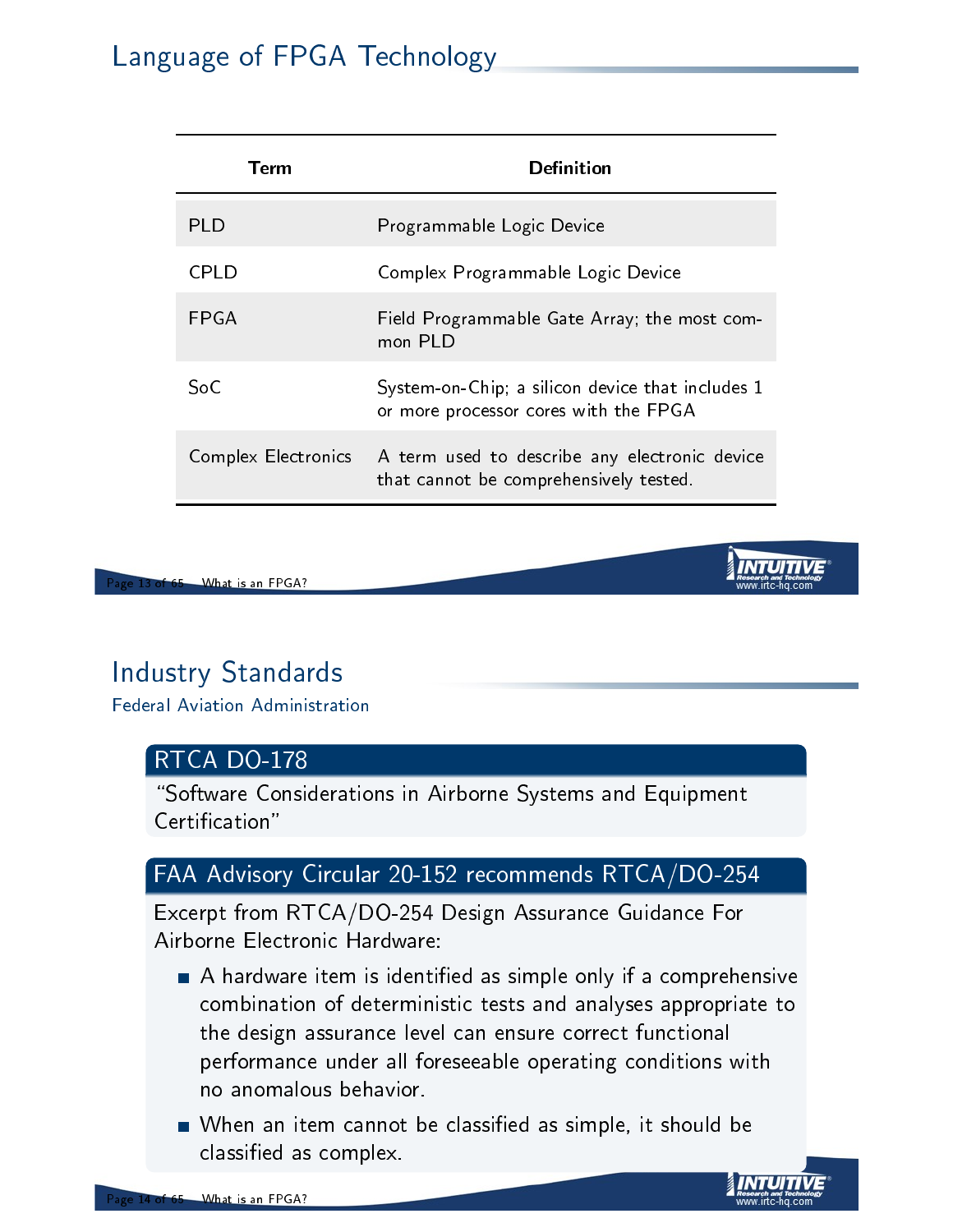### Industry Standards

**NASA** 

#### Assurance Process for Complex Electronics

www.hq.nasa.gov/office/codeq/software/ComplexElectronics/index.htm

- Complex electronics are programmable devices that can be used to implement specific hardware circuits. The devices that are included under the label of complex electronics are: CPLD, FPGA, ASIC. . .
- $\blacksquare$  In the term complex electronics, the complex adjective is used to distinguish between simple devices, such as off-the-shelf ICs and logic gates, and user-creatable devices.

"Note that **firmware** (which is essentially software stored on a readonly device) is not considered complex electronics. The integrated circuit (e.g. EPROM) is simple electronics. The program stored in that device is software, which has a defined assurance process in place."

What is an FPGA?

### FPGA Evolution - Overview

#### We started with hardware

A new algorithm required re-wiring the system

#### Then we invented software

- The algorithm is independent from the physical hardware
- **Complexity of software is very high with respect to hardware**
- $\blacksquare$  Developed a process to ensure quality

#### Then we invented programmable logic (FPGAs)

- **The digital design** is independent from the physical hardware
- **Digital design** complexity is on par with software
- Need to follow a process to ensure quality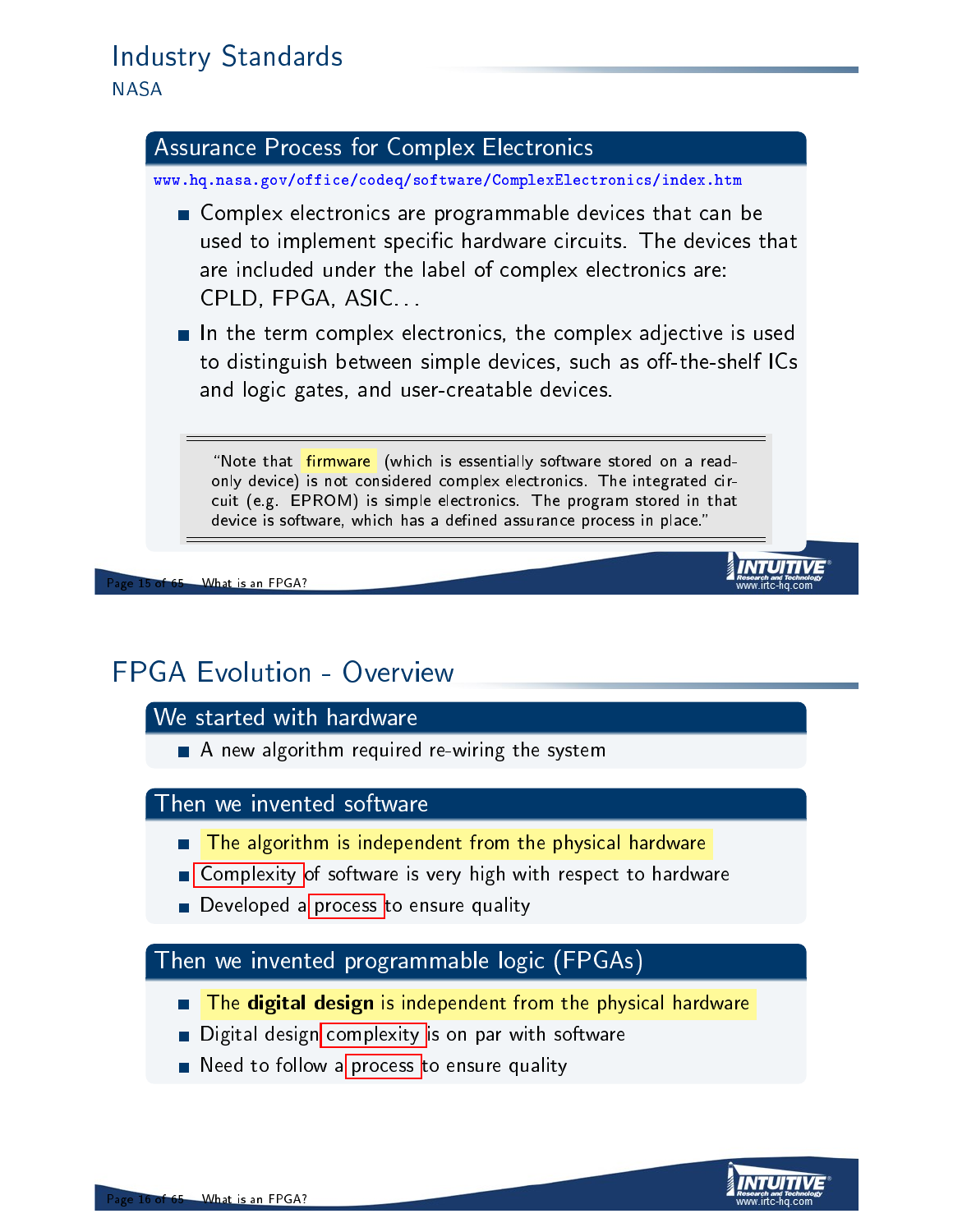### FPGA Device Description

#### FPGA Characteristics

- An FPGA is a generic, blank digital device
- It has many of each type of element but they are not movable

#### FPGA Elements

- Logic elements (LE)
- "Banks" of IO Blocks
- Multipliers
- Block RAM
- Clocking resources
- Silicon IP
- Routing resources





### What can you do with an FPGA?

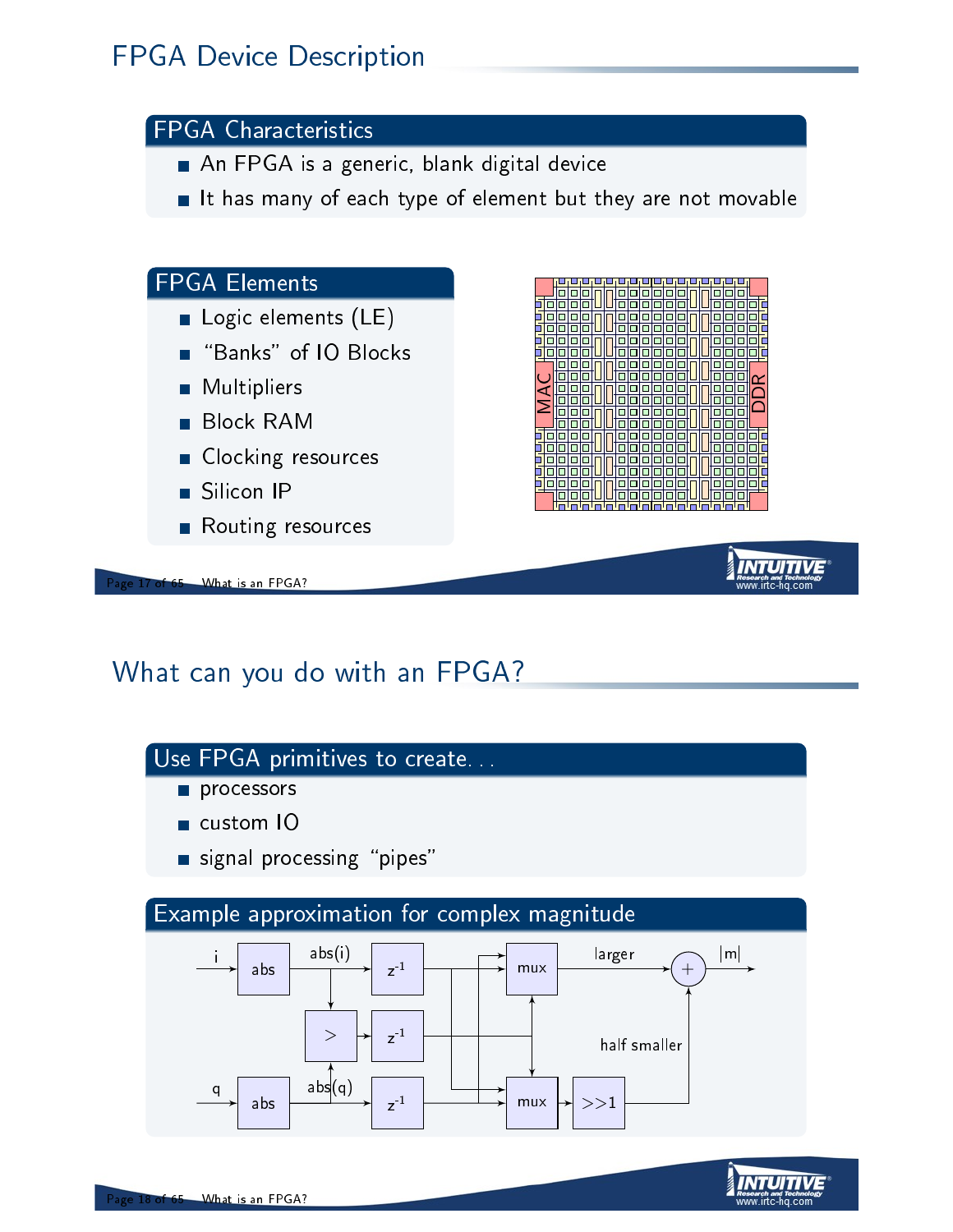### FPGA Design Capture

Schematic (obsolete)

**Hardware Description Languages (HDL)** 

```
p_reg_a : process ( clock )
begin
  if rising_edge ( clock ) then
   if ( \text{reset} = '1' ) then
     reg_a \leq (others=>'0');
    else
     reg_a <= i_reg_a ;
    end if;
  end if;
end process p_reg_a ;
```


**INTUITIVE** www.irtc-ha.com

> *INTUITIVE* ww.irtc-ha.com

Key Point: FPGA design is not software development; FPGA design is digital design. It requires the digital design skill set.

Page 19 of 65 What is an FPGA?

### Case Study — Input Debouncer

Hardware Description Language (VHDL)

```
library ieee ;
 use ieee.std_logic_1164.all;
entity debounce is
port (
  discrete_in : in std_logic ;
  discrete_out : out std_logic;
  ce : in std_logic ;
  clock : in std_logic ;
  reset : in std_logic
);
end debounce ;
architecture debounce_arch of
  debounce is<br>signal sample
                  : std_logic_vector
       (3 downto 1) ;
  signal all_high : std_logic ;
  signal all_low : std_logic;
begin
  p_sample : process ( clock )
  begin
    if rising_edge ( clock ) then
      if (reset = '1') then
        sample \leq (others => '0');
```

```
elsif (ce = '1') then
       sample (1) <= discrete_in ;
        sample(2) \leq = sample(1);sample (3) <= sample (2);
     end if;
    end if;
  end process ;
 all_high \leq '1' when sample = "111
      " else '0 '; -- AND Gate
  all_low \leq '1' when sample = "000
       " else '0'; - NOR Gate
 p_discrete_out : process ( clock )
  begin
   if rising_edge ( clock ) then
     if (reset = '1') then
       discrete_out <= '0 ';
      elsif (all_high = '1') or (
           all_low = '1') then
        discrete_out <= all_high ;
     end if;
   end if;
  end process ;
end debounce arch :
```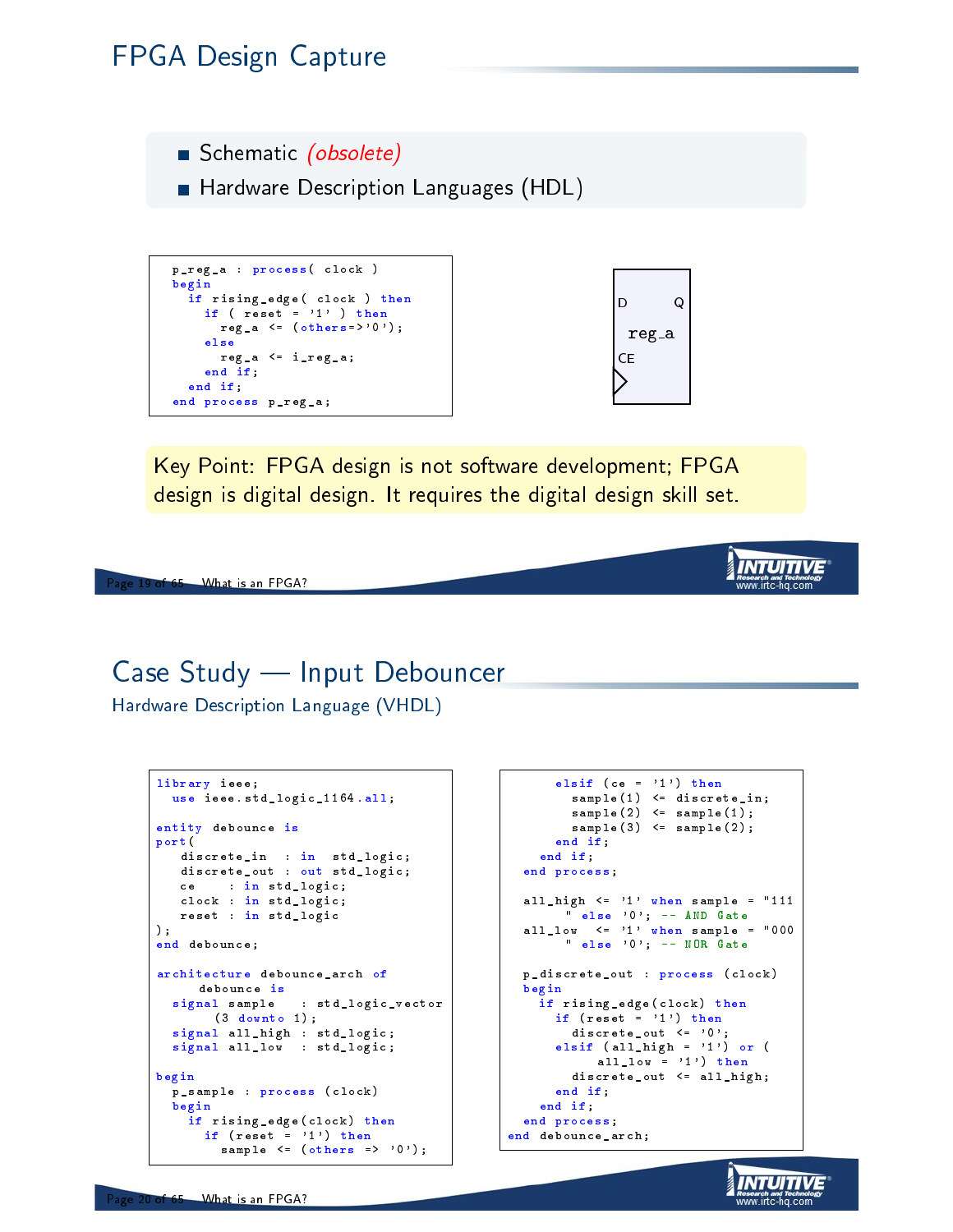## Case Study - Input Debouncer

Debouncer Logic Diagram



The synthesizable subset of VHDL describes digital logic circuits.

#### of 65 What is an FPGA?

### Case Study - Input Debouncer

How do you realize the debouncer design?

### Discrete Logic Circuit Board



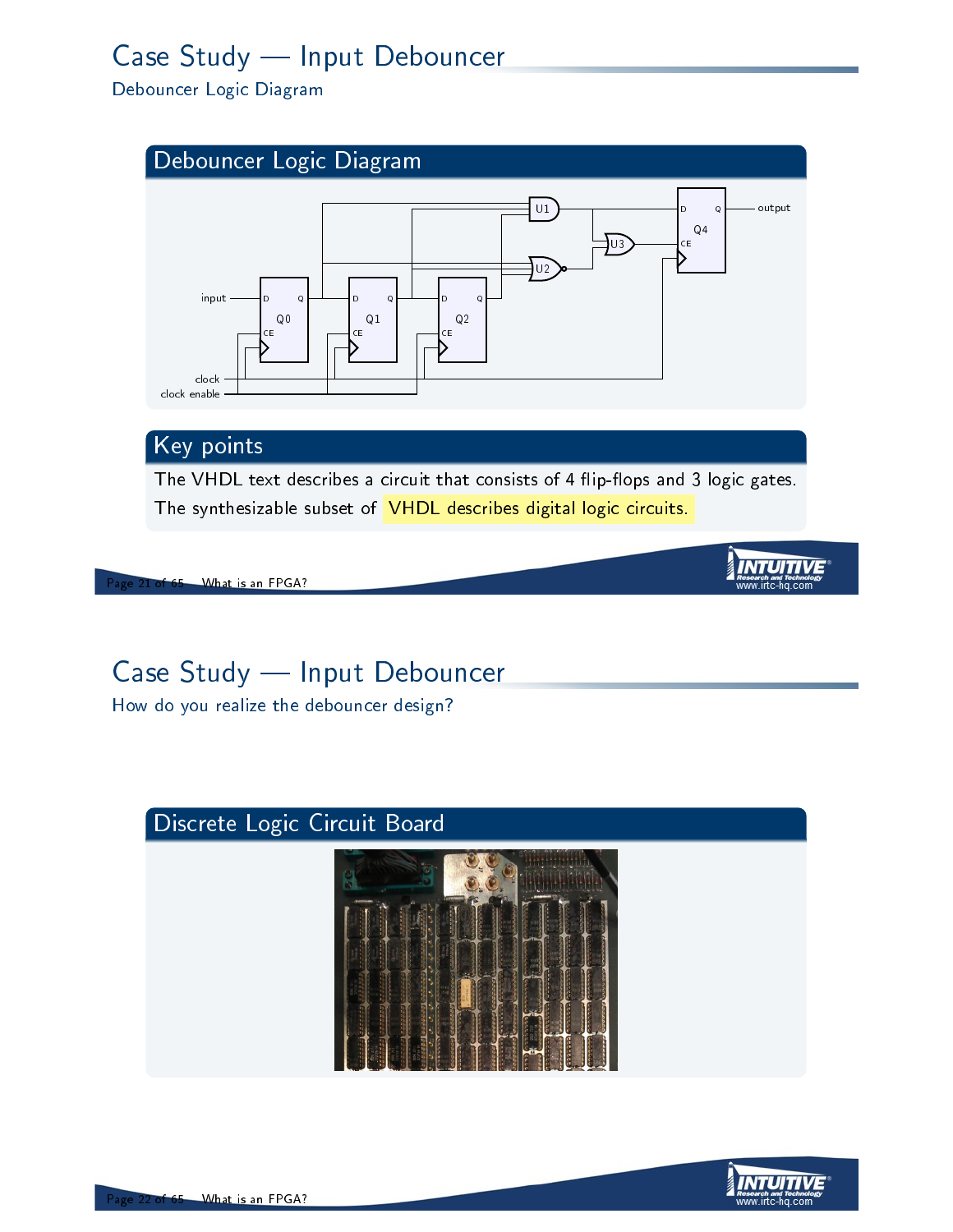## Case Study - Input Debouncer

How do you realize the debouncer design?

#### Application Specific Integrated Circuit (ASIC)

On a silicon wafer, place transistors that combine to form 4 flip-flops and 3 gates (design and fabricate a custom IC).

**If** Unchangable  $\rightarrow$  Significant NRE invested in a single product



### Case Study - Input Debouncer



- Comprised of a 16-bit memory (LUT), a flip-flop, and a multiplexer
- The values stored in the memory and control bits determine the function

|  |  |  |  |  | QO, Q1, Q2 refer to the debouncer logic diagram |  |  |
|--|--|--|--|--|-------------------------------------------------|--|--|
|--|--|--|--|--|-------------------------------------------------|--|--|

| Q <sub>0</sub> | Q1           | Q <sub>2</sub> | D            | СE |
|----------------|--------------|----------------|--------------|----|
| 0              | 0            | 0              | 0            | 1  |
| 0              | 0            | 1              | 0            | 0  |
| 0              | 1            | 0              | 0            | 0  |
| 0              | 1            | 1              | 0            | 0  |
| 1              | 0            | 0              | 0            | 0  |
| 1              | 0            | 1              | 0            | 0  |
| 1              | $\mathbf{1}$ | 0              | 0            | 0  |
| 1              | 1            | $\mathbf{1}$   | $\mathbf{1}$ | 1  |
|                |              |                |              |    |



What is an FPGA?

 $D = 0x0080$ ,  $CE = 0x0081$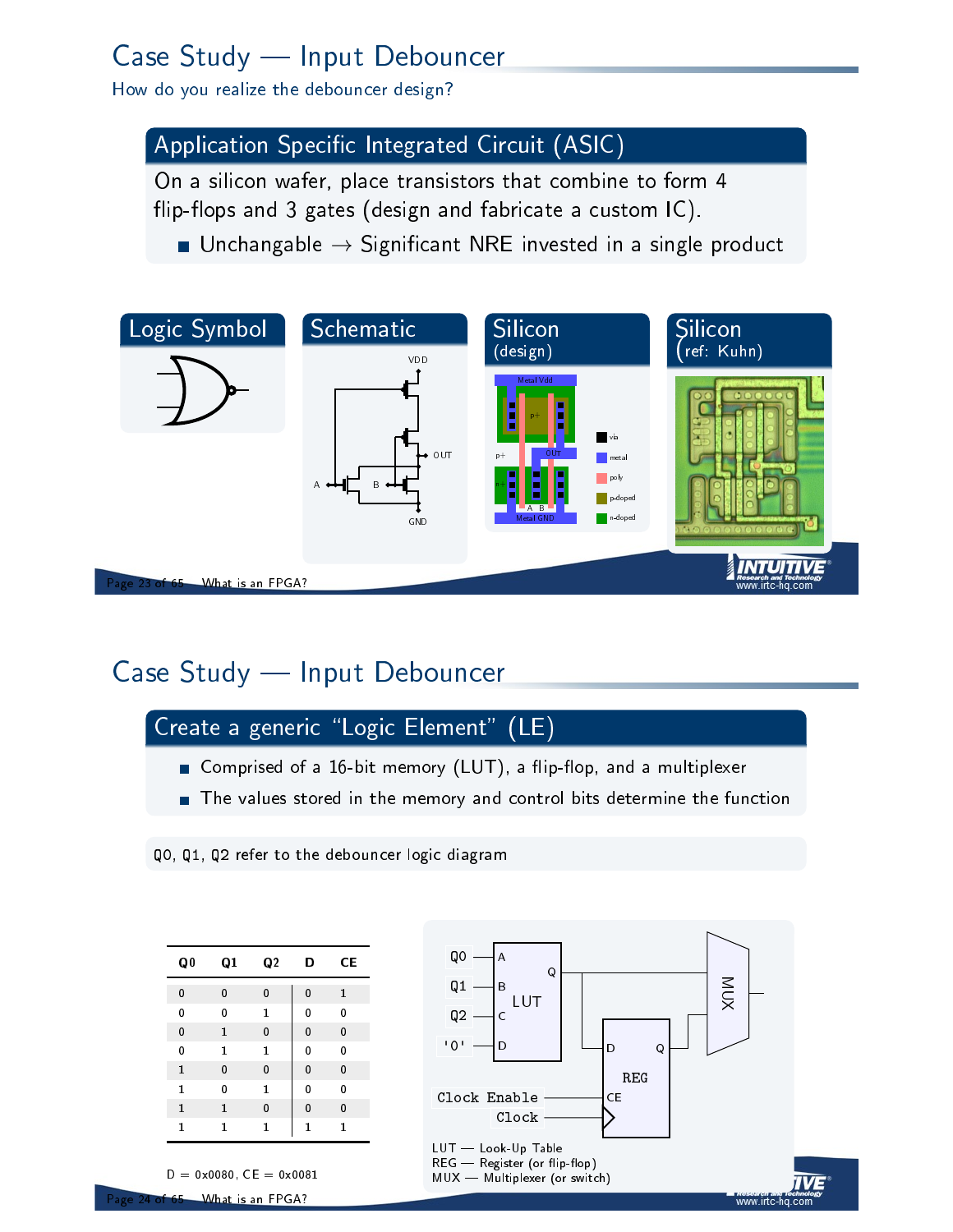## Case Study - Input Debouncer

How do you realize the debouncer design?

#### FPGA Synthesis

- Develop equations for each logic element
- Connect logic elements with routing resources
- **The synthesis tool automates this**
- The designer must be aware of how the HDL is implemented
- There are many inputs to the synthesis tool other than HDL
	- **Pin assignments**
	- **Timing information**
	- Tool settings
	- $\blacksquare$  etc.

What is an FPGA?

### Case Study - Input Debouncer

Synthesis Process

| Term                  | Definition                                                                                                |
|-----------------------|-----------------------------------------------------------------------------------------------------------|
| Synthesize            | Generate a netlist from the HDL                                                                           |
| Translate             | Reduce the design to "primitives" specific to the<br><b>FPGA</b> manufacturer                             |
| Map                   | Select available logic blocks to implement logic in<br>the netlist                                        |
| Place and Route (PAR) | Select specific logic blocks on the physical FPGA<br>silicon and select routing resources to connect them |
| net                   | A wire                                                                                                    |
| netlist               | The list of all wires and their connections in a design                                                   |
| bitstream             | The programming file used to configure an FPGA                                                            |

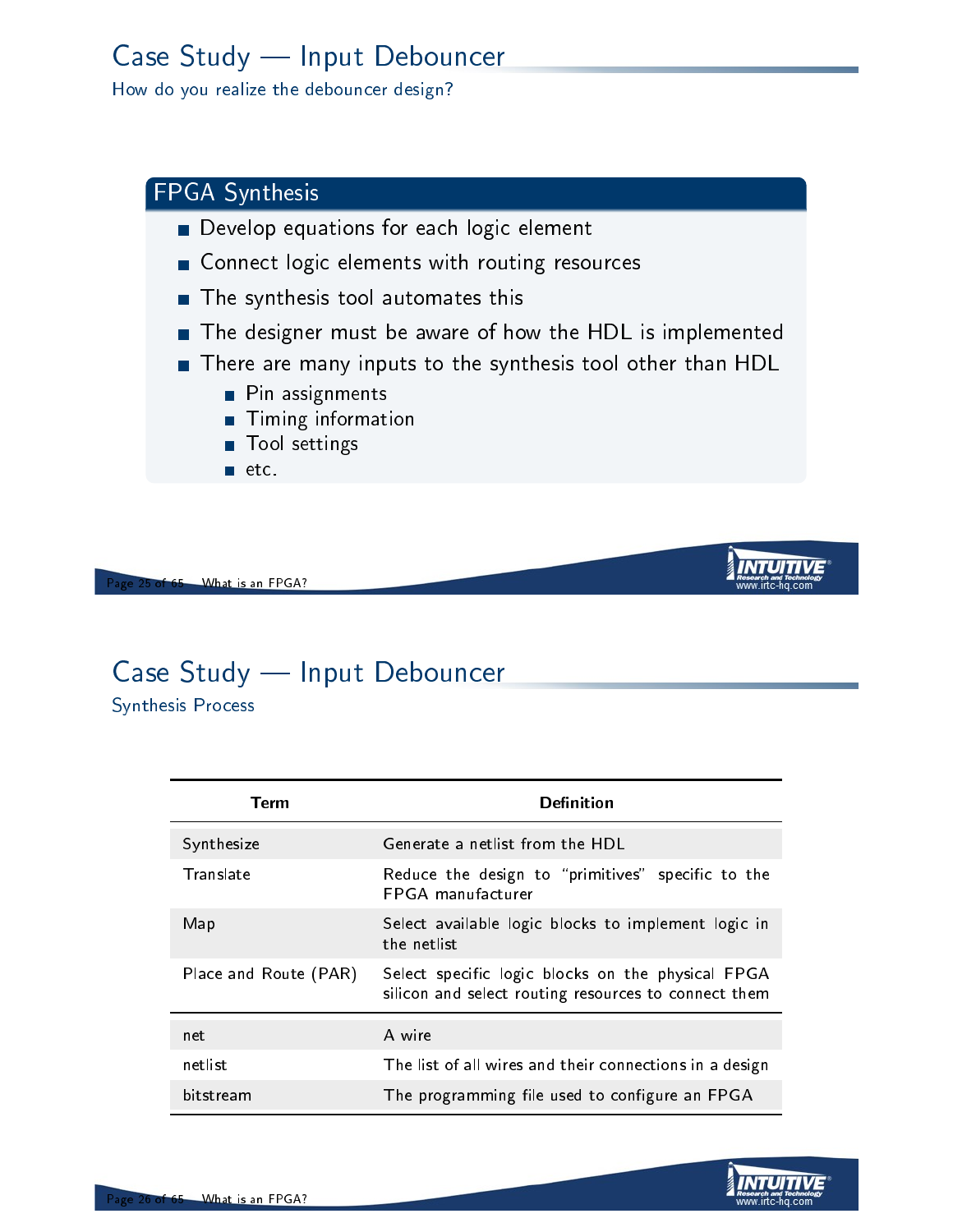

What is an FPGA?

### A Comparison between software and FPGA design



- **FPGAs and Software are fundamentally different things**
- They require fundamentally different skill sets
- The level of design complexity is similar
- They require an almost identical development process
	- **Revision control**
	- **Design phases**
	- **Review phases**
	- Simulation
	- **Integration**

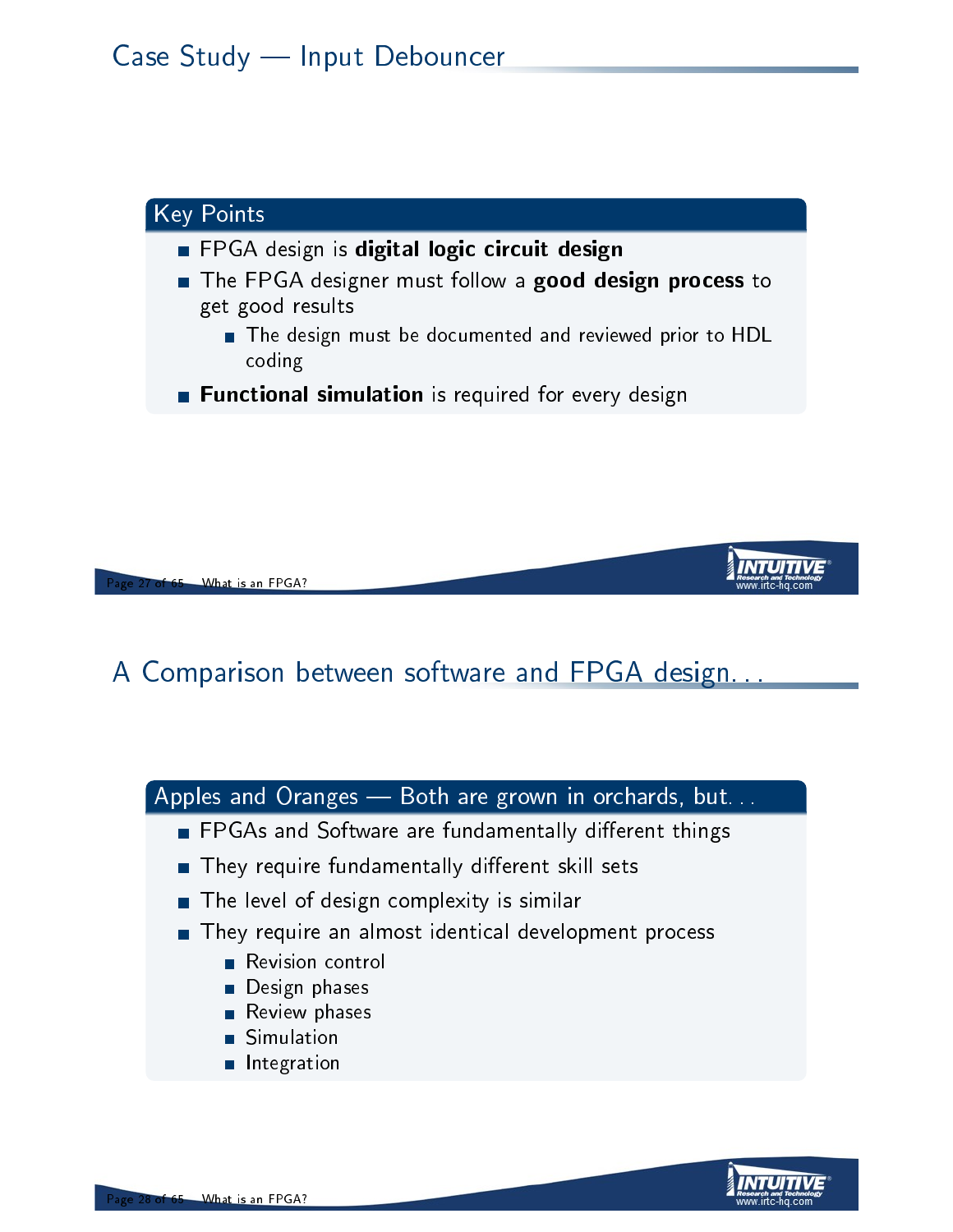### Manufacturers



### Vendor Tools

<span id="page-14-0"></span>

**Nilinx Vivado ([w](www.latticesemi.com)ww.xilinx.com)** 

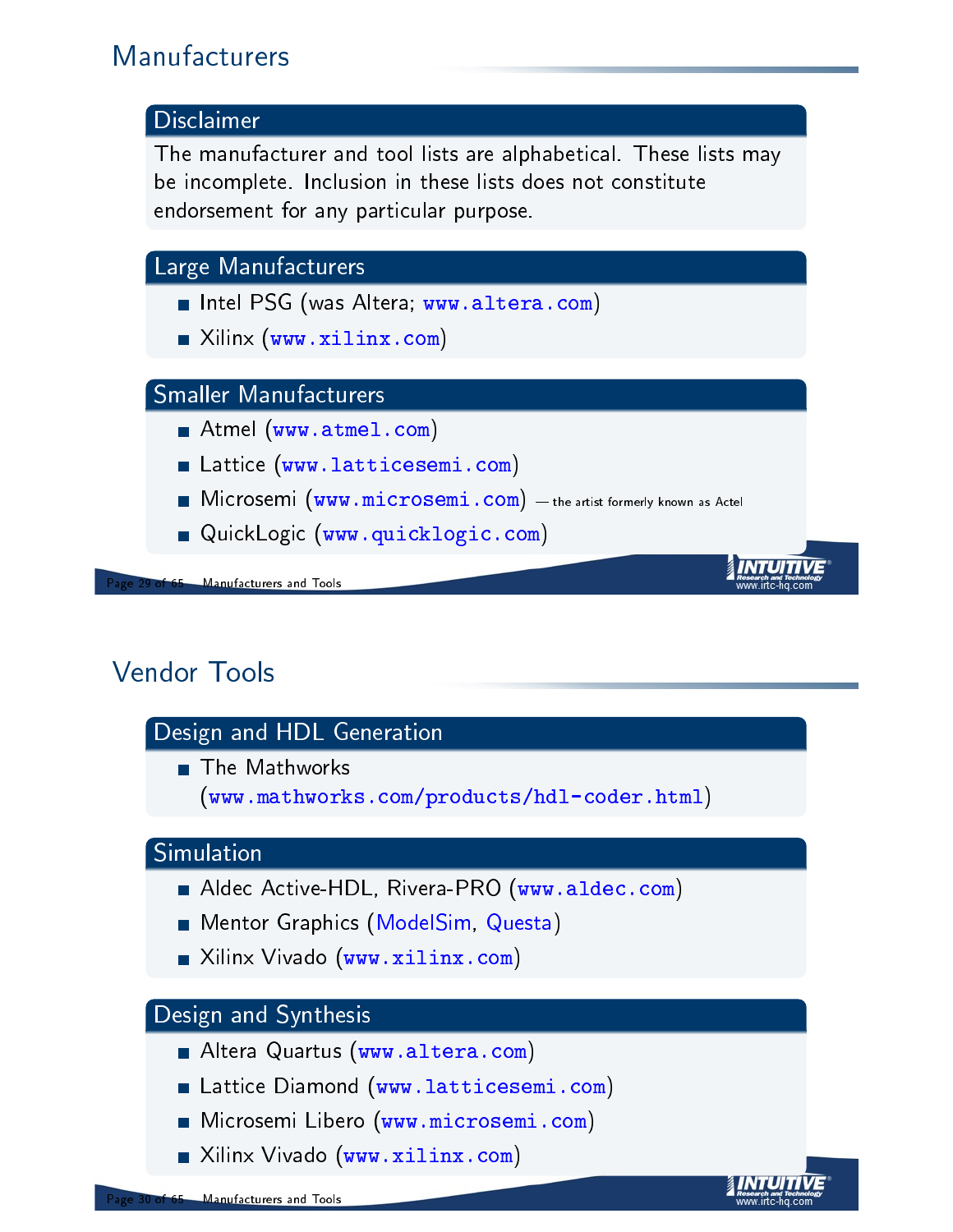### Design

**VHDL**, Verilog

**Tool Control Language (TCL)** 

#### Simulation

**System Verilog UVM (Universal Verification Methodology)** 

INTUITIVE

■ VHDL (using http://osvvm.org/ framework)



### Notional Minimum Development Process

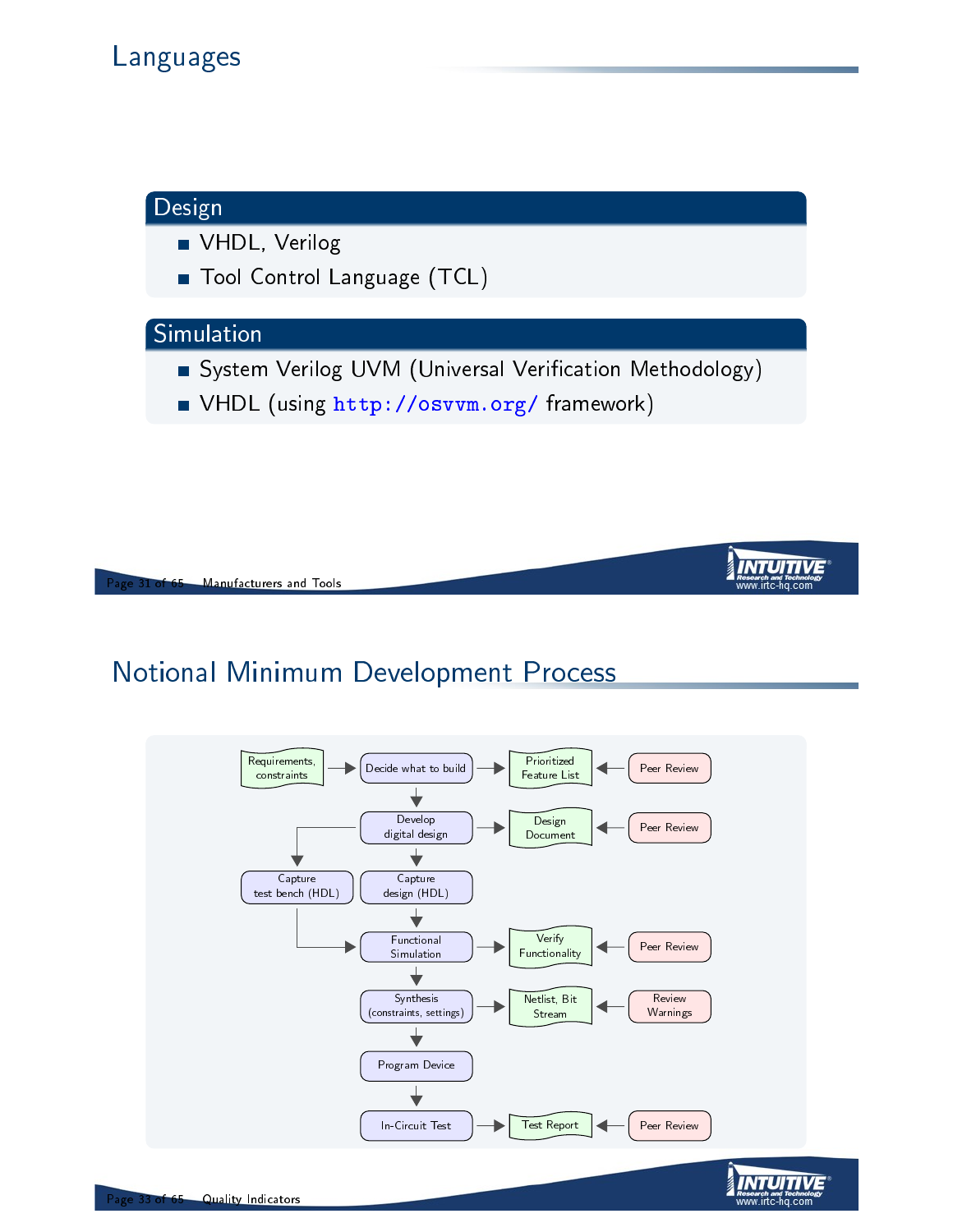#### How much process?

- Use a level of process appropriate for the criticality of the design - too much process fosters avoidance
- Give the design team the authority to modify the process where needed with appropriate justification and oversight



**Quality Indicators** 

### Quality Indicators Development Process

#### Key points

- You cannot completely test an FPGA design. Adherence to a good process helps ensure a level of quality.
	- **The same is true of software**
- There is more to the story than the source code. A process provides a disciplined and documented way to capture critical design artifacts.

#### Warning!

If the vendor gives you nothing but the bitstream you have little or no ability to modify, update, or analyze the design

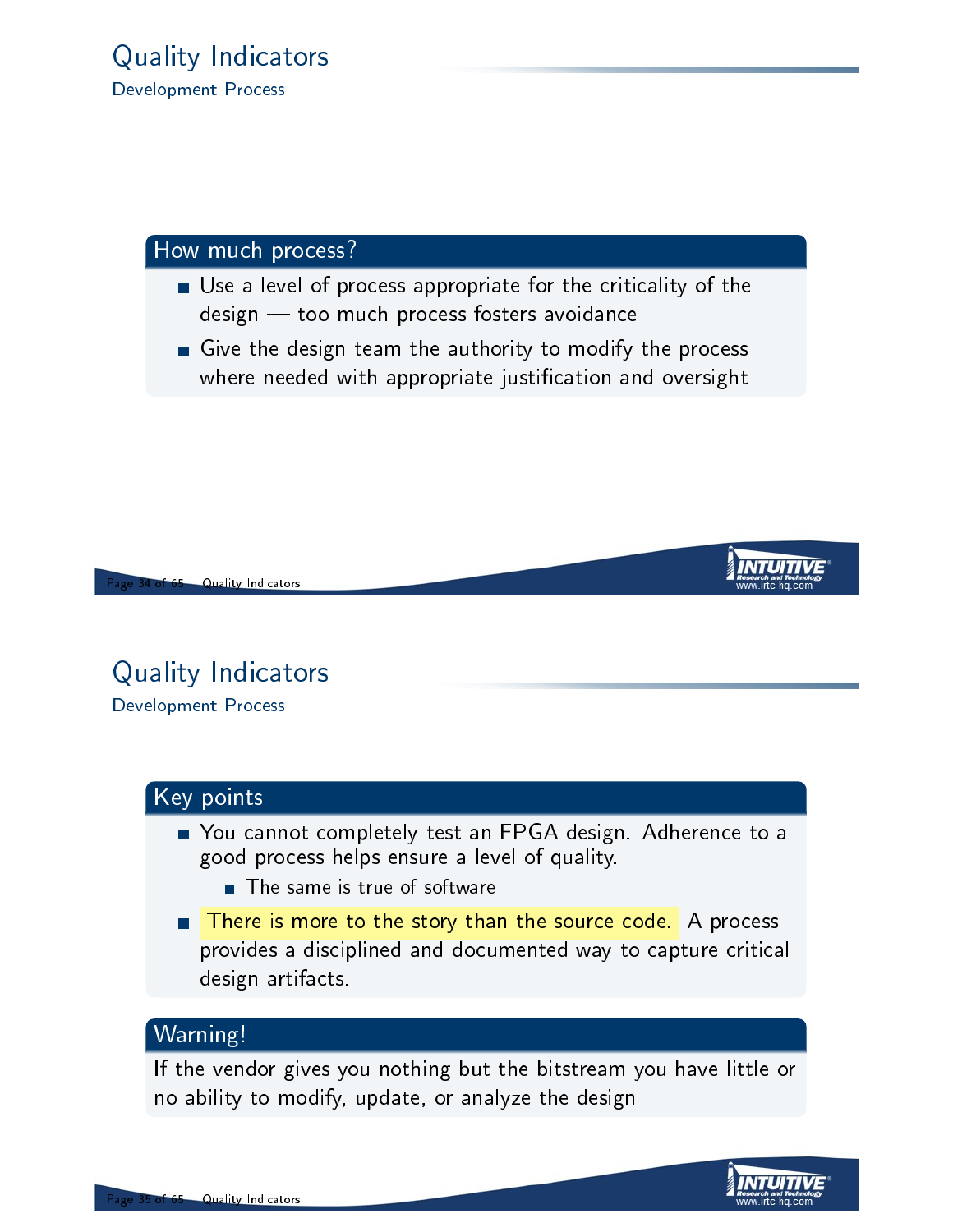#### Key Point

FPGA requirements must be well matched to the FPGA capabilities

"How will I know when I'm done?"

- Technical lead reviewed "prioritized feature list"
- **Models for all signal processing algorithms**

#### Requirements change?

- All projects encounter requirements changes
- These adversely affect schedule, cost, and quality
- Closing the loop eliminates requirements changes due to misunderstandings

**Quality Indicators** 

#### Process Documentation

#### Design document versus "As-Built" document

- $\blacksquare$  "Think, then act" as opposed to "Act, then describe what we seem to remember about the design if we have the time"
- $\blacksquare$  The digital design must be well defined prior to attempting to capture it in HDL.
- The level of detail is debatable; however, if you cannot describe your design with timing diagrams, block diagrams, and some text, how can you expect to describe it with HDL accurately?

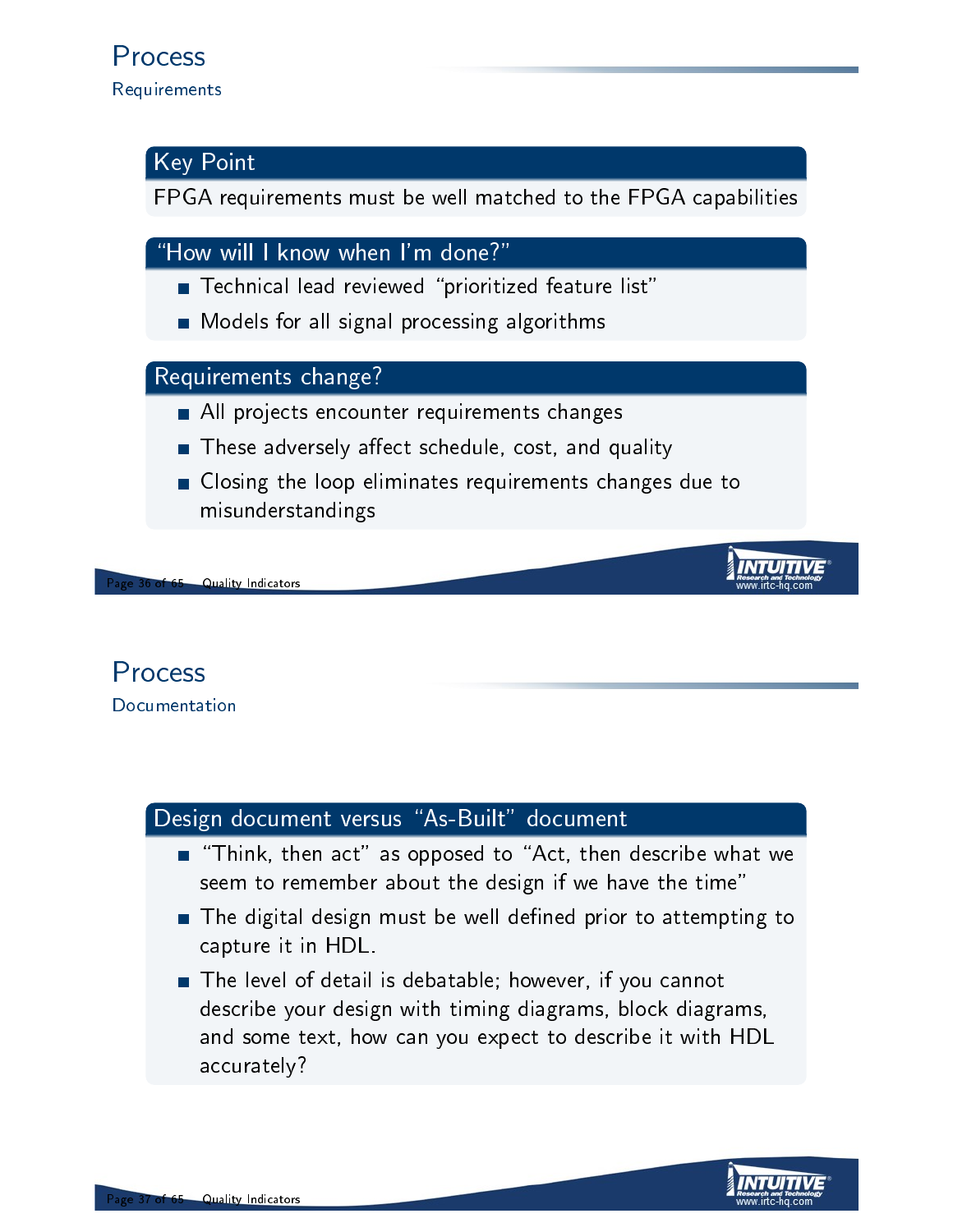#### Peer reviews (desk check)

- $\blacksquare$  A working review finds errors early in the design cycle; avoiding later changes that may compromise quality
- Requires enough staff and schedule for other qualified engineers to take time to review co-worker's design

#### Change request log

The quality of a good design that requires many changes is likely to suffer

**Quality Indicators** 

### Process

Design Capture

#### Capture HDL from a design document

- Design prior to coding vs. designing while coding
- Avoid the myth of "self-commenting code"; the code tells me what it does, not what it is supposed to do.

#### HDL Coding Standard Guidelines

- **Enforce the use of HDL techniques that reduce the probability** of error
- INTUITIVE's VHDL Capture Guideline is available free

#### K[ey point](http://www.irtc-hq.com/technical-solutions/complex-electronicsfpga-services/)

HDLs and simulators make it easy to substitute action for thought; Design first, then code!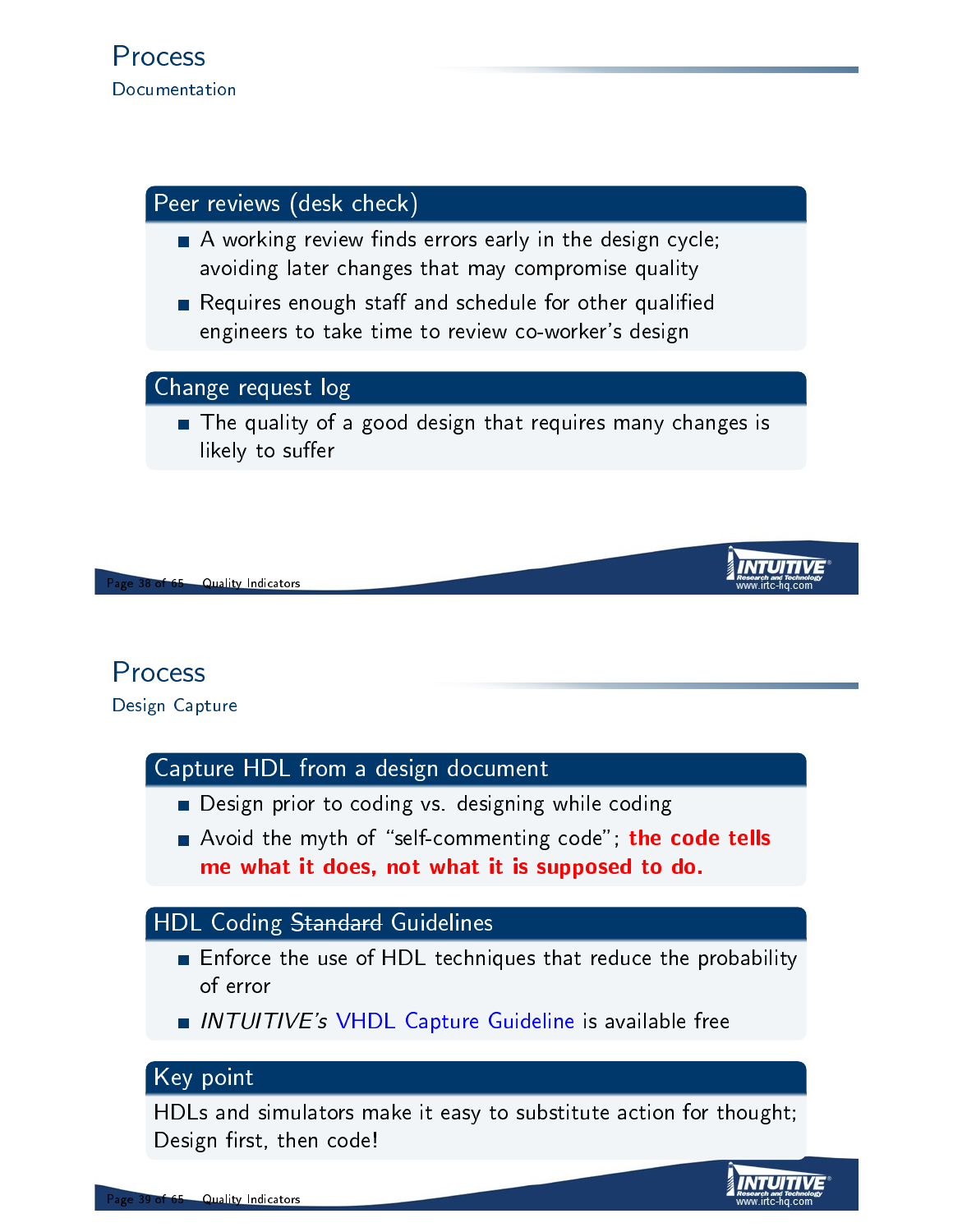#### Functional simulation

- Proves that the HDL embodies the design correctly
- **Absolutely necessary in every design**

#### Lint warnings

Warnings regarding legal, but inadvisable HDL syntax

#### Post synthesis, post place & route simulation

- **Notainally Exercise 1** Verifies that the synthesis tool did not unexpectedly add, remove, or change the implementation the designer described
- Recommended, but seldom available because the necessary models are unavailable

#### **Quality Indicators**

### Process

**Scripts** 

#### Simulation and synthesis should be run using (TCL) scripts

- The script captures the required steps to build (or rebuild) a project
- **Eliminates errors due to forgetting build steps**
- Frees the engineer to think about the design instead of focusing on the mundane tasks
- Facilitates future use of the design

#### **Script Benefits**

- Facilitates design understanding in the future...
- Frees the engineer from the equivalent of hourly typing quizes

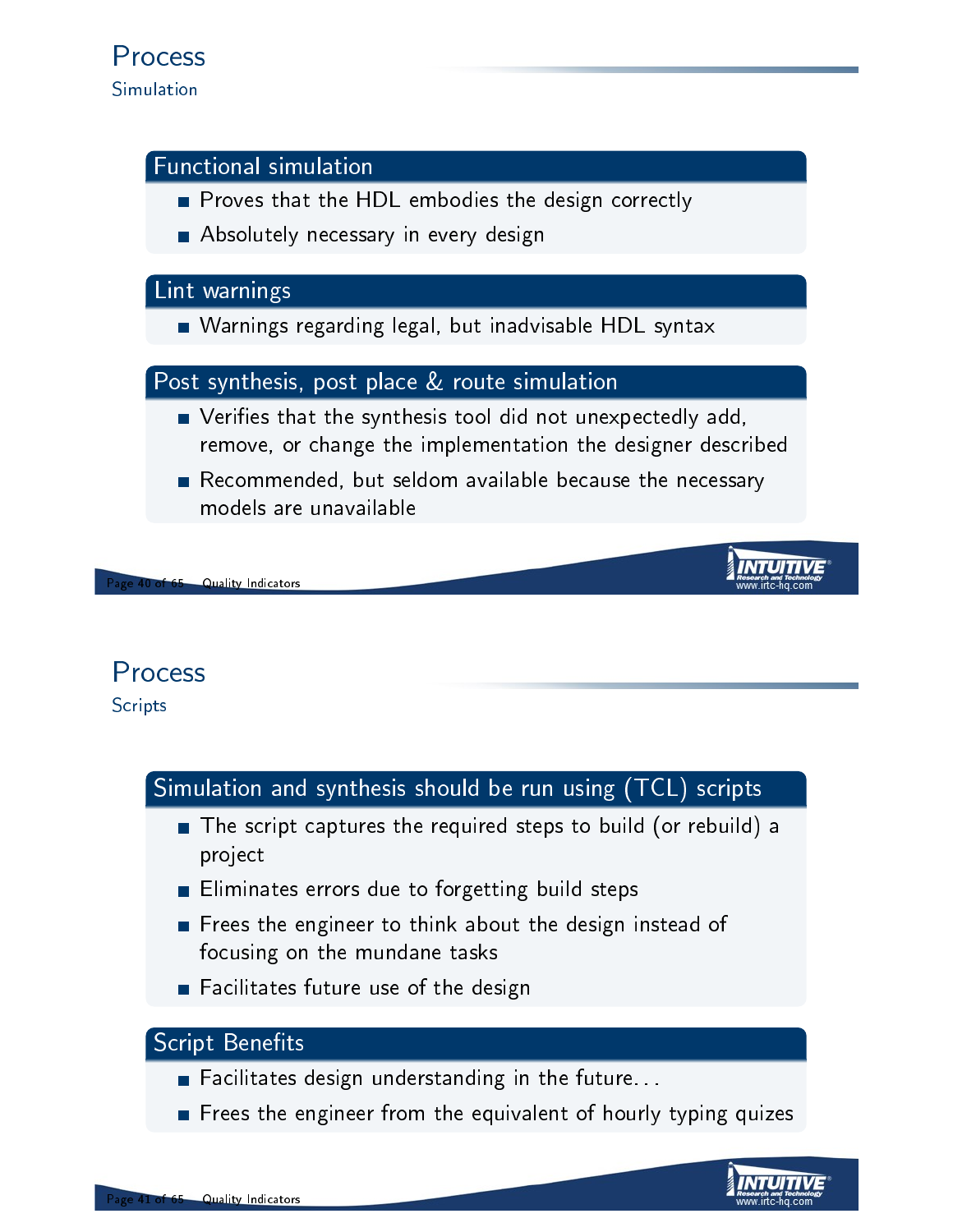#### Importance of Revision Control

"If you're not using revision control, just stop developing; it's not worth your time."  $-$  Jack Ganssle

#### Revision Control Goals

- Should be able to reproduce the design
	- Design documents
	- Source HDL, constraints (pin locations, timing, etc)
	- Scripts
	- Test bench
- And reproduce the design environment
	- OS, OS patches
	- **Tools**, tool license

**Quality Indicators** 

### Management Experience

### <span id="page-20-0"></span>Understanding, Commitment, Staffing

- What is the level of management's understanding of FPGA technology?
- What is the level of commitment to:
	- An informed FPGA design process
	- **Design team training**
- $\blacksquare$  Design team staffing
	- **Understaffed teams skip process steps**
	- **This leads to avoidable errors**

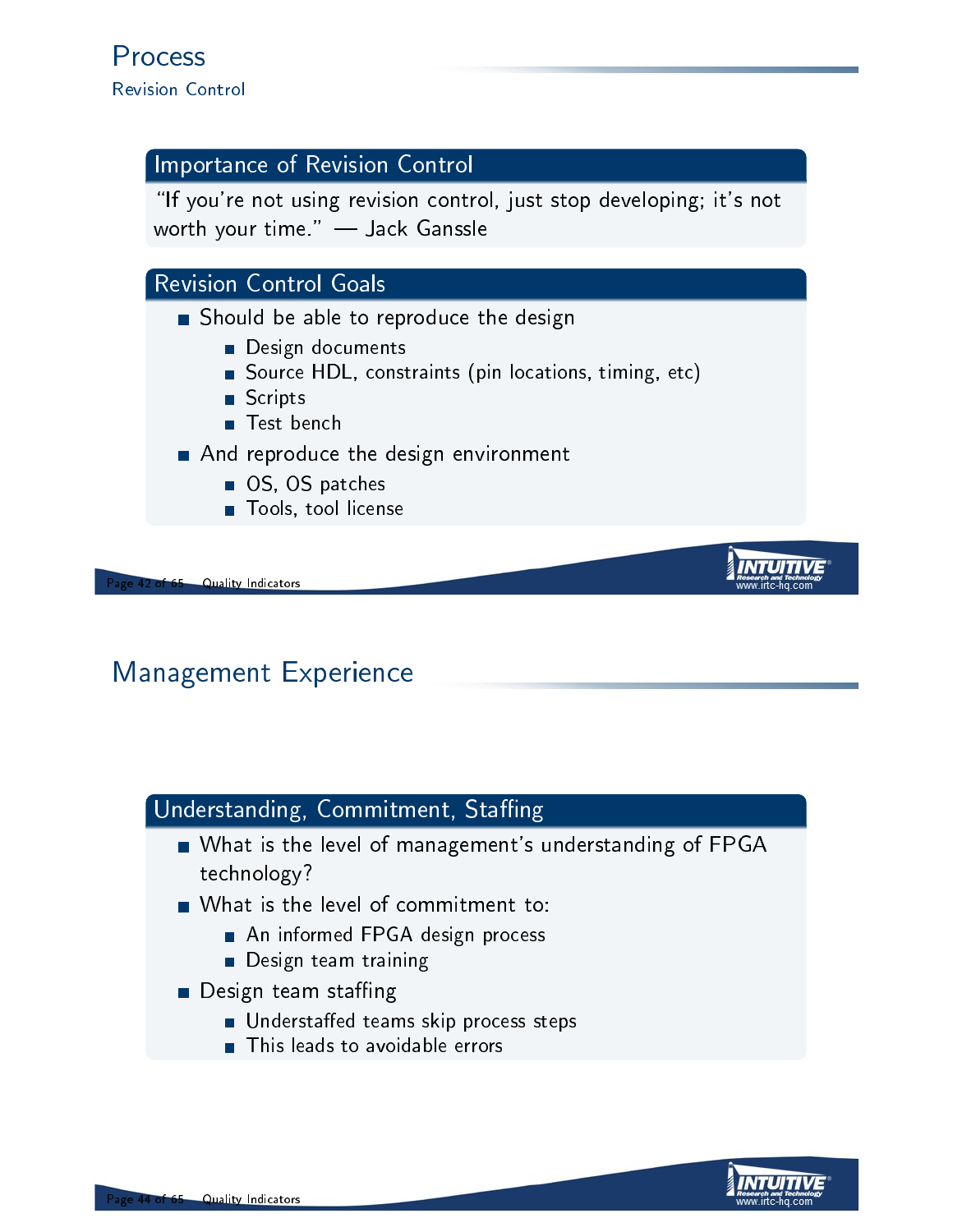#### Independent Review

An IV&V team, at least as competent as the FPGA design team, should review the requirements, design document, HDL, simulation, etc.

On large projects, the simulation effort takes twice the effort of the design effort.

Specialized tools (System Verilog, VHDL OSVVM)

**Quality Indicators** 

### Design Team Experience

#### FPGA design is digital circuit design

Writing reliable, synthesizable, efficient, synchronous HDL for FPGAs requires knowledge of digital design techniques

#### HDLs are not software programming languages

- $\blacksquare$  Quality will suffer if the design team does not have a strong digital design background and/or relevant training.
- In HDL form or schematic form, digital design is still digital design
	- Interface to input and output circuits (including analog effects)
	- **Timing margins**
	- Synchronous vs. asynchronous
	- **Metastability and re-clocking**

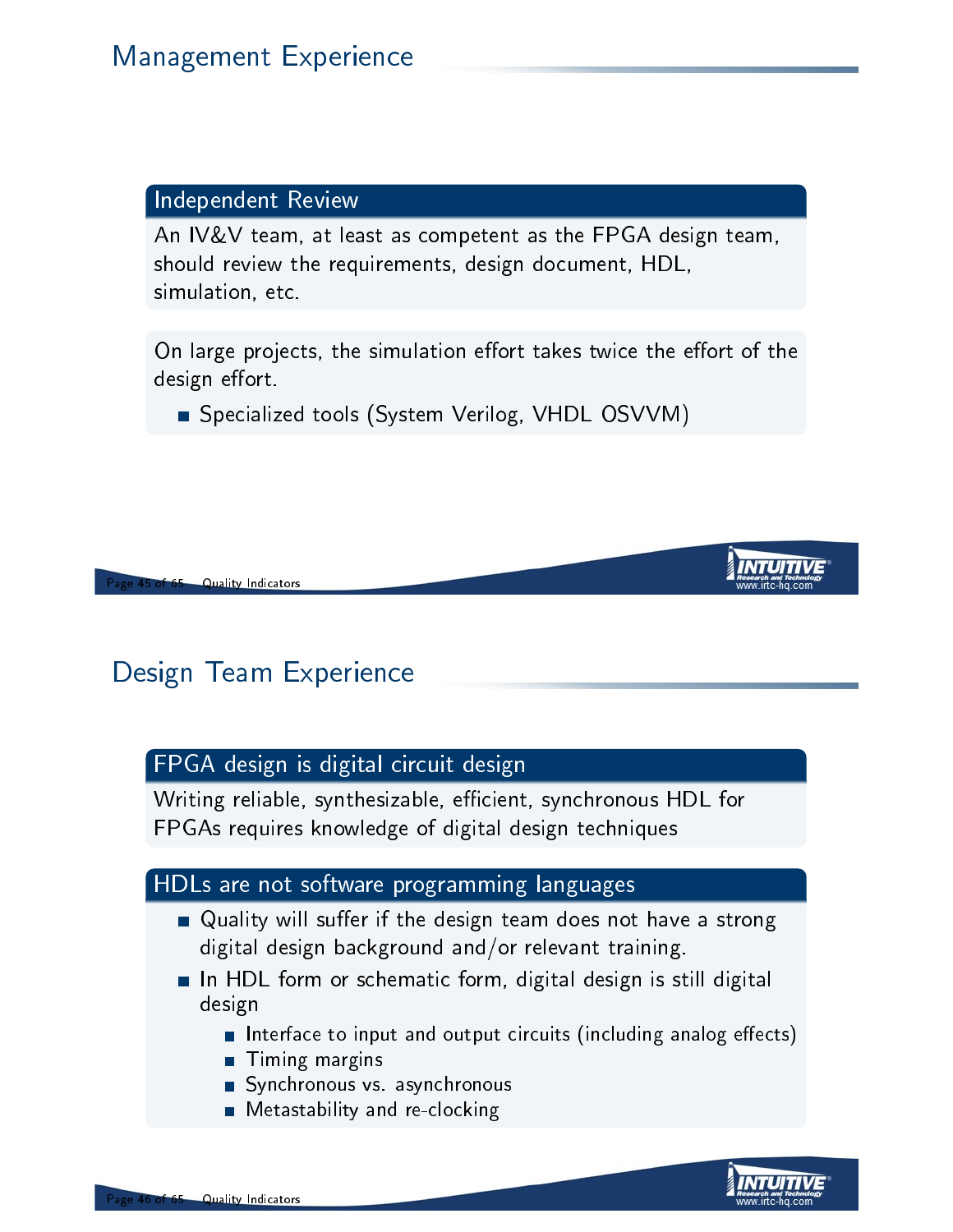There are many quality indicators, these are the heavy hitters.



- Reset synchronization
- Clock domains
- Synchronous design
- Finite state machines



- **Timing report**
- Synthesis warnings



**Quality Indicators** 

### Design Techniques

Reset Synchronization

#### Reset source and synchronization

- Reset must be removed synchronously with the clock to avoid intermittent metastability failures
	- $\blacksquare$  "Asynchronous & Synchronous Reset Design Techniques -Part Deux", Cummings et. al., Sunburst Design
	- Xilinx white paper 272

#### MAPLD 2004 (NASA Office of Logic Design)

"Unintended operation or lockup of finite state machines or systems may result if the flip-flops come out of reset during different clock periods. There is a potential for one or more uncontrolled metastable states. Therefore, only reset circuits that [attempt to] remove power on reset synchronously should be considered in hi-rel applications."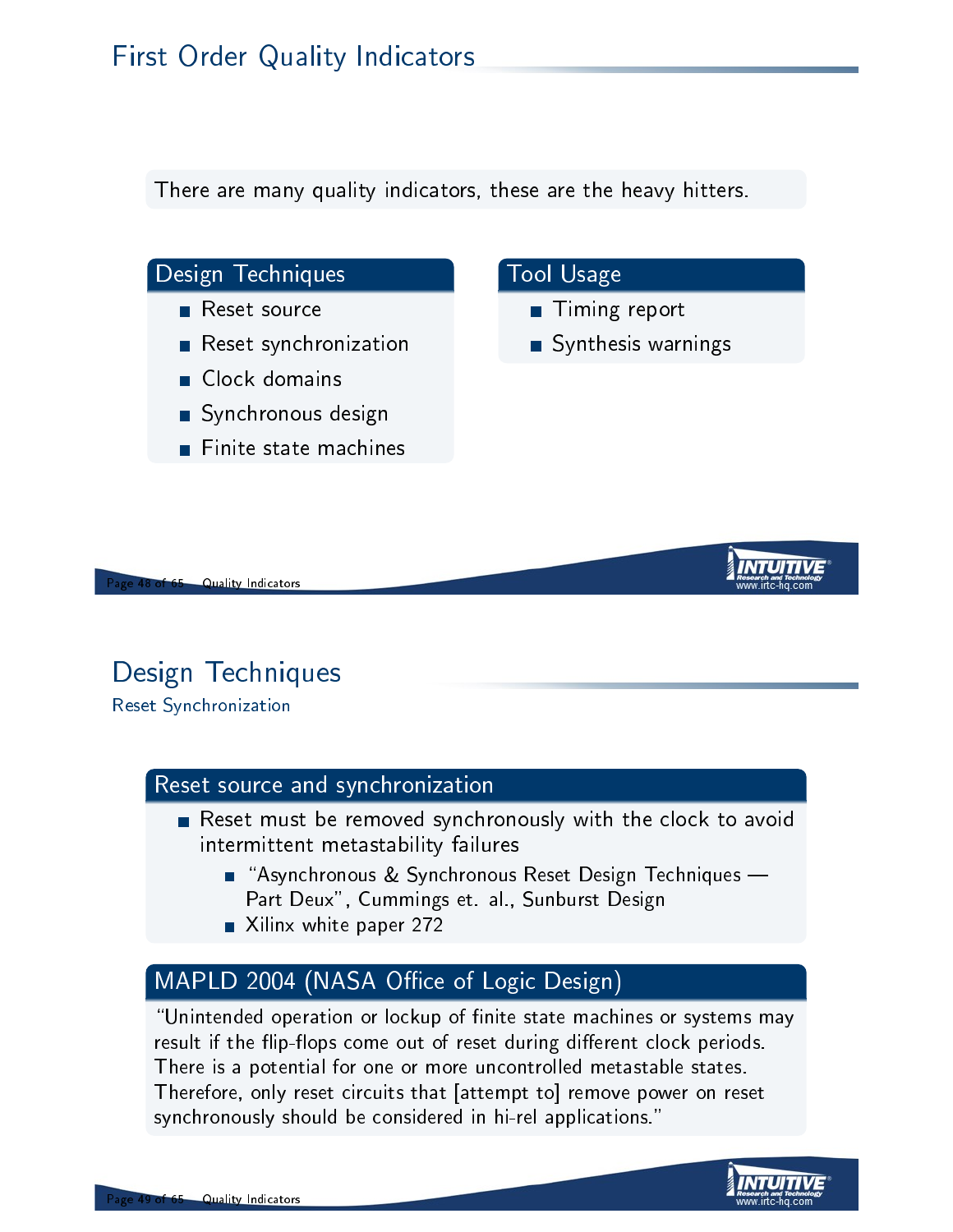#### Digital Design Clocking Rules

1 Only use one clock!

2 When you need more than one clock, only use one clock!

Seriously...

FPGAs frequently have multiple clocks

- Each clock domain is synchronous to one clock
- **Clock domain crossing is a critical design detail**

**Quality Indicators** 

### Design Techniques

Synchronous design

#### FPGAs require synchronous design practices

Asynchronous circuits will cause intermittent failures

#### Synchronous design rules

- All data are passed through combinatorial logic and flip-flops that are synchronized to a single clock.
- **Delay is always controlled by flip-flops, not combinatorial logic.**
- No signal that is generated by combinatorial logic can be fed back to the same group of combinatorial logic without first going through a synchronizing flip-flop.
- Clocks cannot be gated; clocks must go directly to the clock inputs of the flip-flops without going through any combinatorial logic.
- Do not clock entities or processes with outputs of other entities or processes.

Ref: "Introduction to CPLD and FPGA Design", Bob Zeidman, Zeidman **Consulting**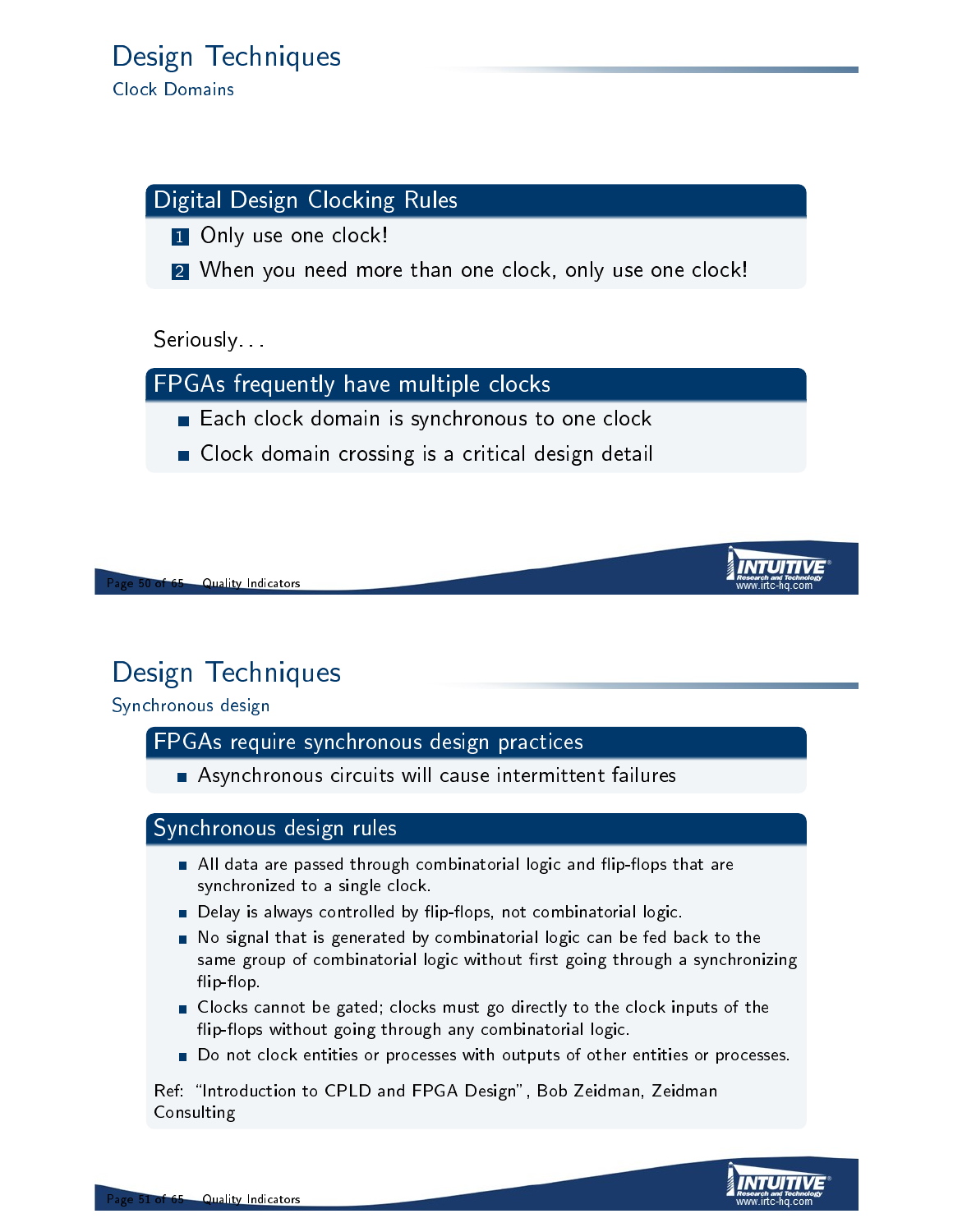### Design Techniques

State Machines

#### Disclaimer

A thorough discussion of Finite State Machines (FSM) is on the order of a semester long graduate level course.



# Design Techniques

State Machines

#### Reasonable complexity of Conventional FSMs

- $\blacksquare$  A good rule of thumb is no more than 20 "complex" states
- Break large state machines into several smaller ones
- Think about the complexity of the next state equation the tool will have to develop
- Think about your understanding of the design and the complexity of the implementation

#### HDL Capture of FSMs

Naive HDL for a 12-bit one-hot encoded FSM may have thousands of undefined states!

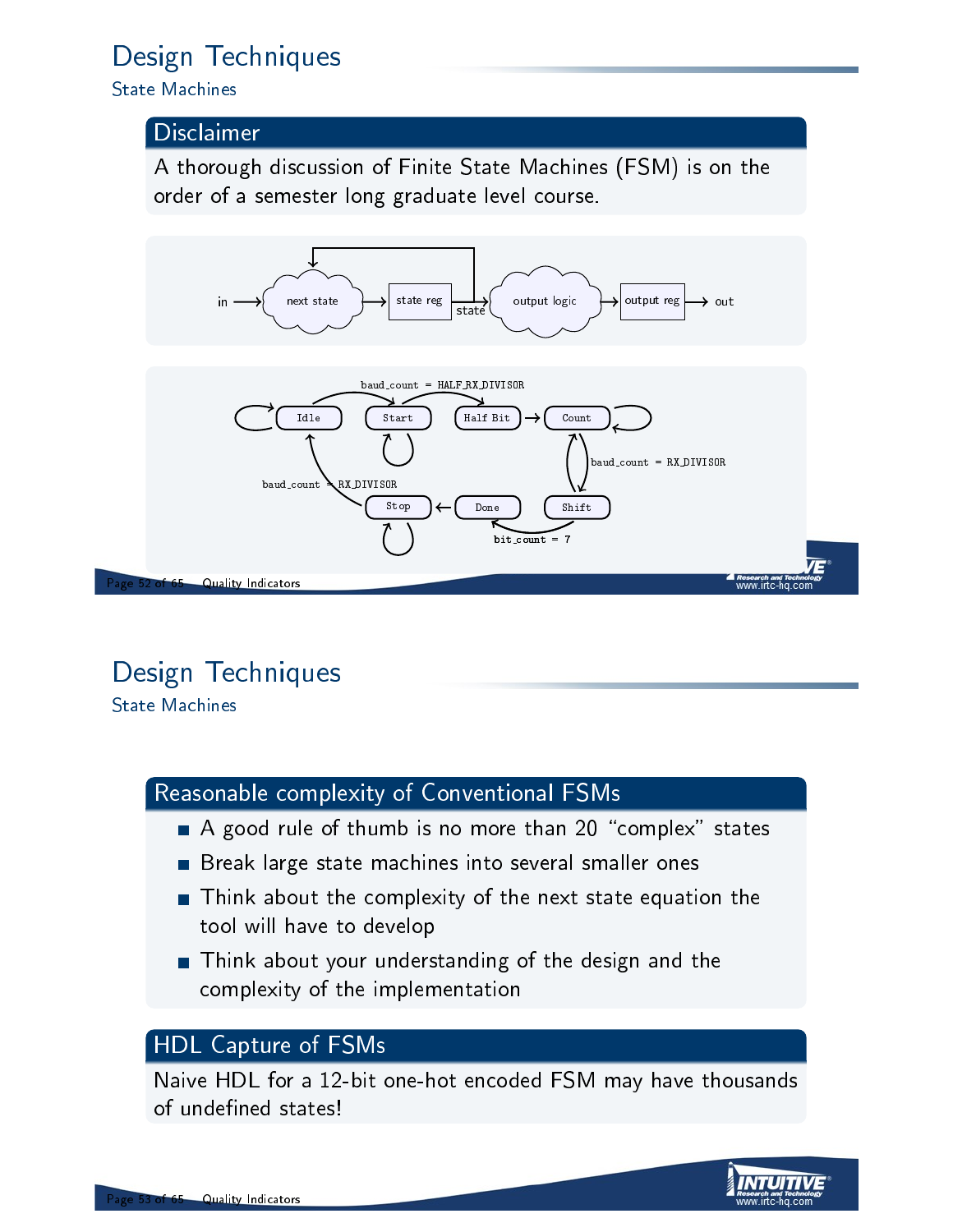### Timing Report



### Synthesis Tool Warnings

#### Intellectual Property (IP)

- **Nendor provided IP notoriously produces many warnings** 
	- There may be a few critical warnings in thousands of mundane warnings
- **Notai** Vendor IP can lead to several issues
	- **License restrictions, obsolescence, support, etc.**

#### No \Inferred Latch" warnings

- **This is the tool telling you that you have not completely defined** your intent.
- $\blacksquare$  In order to provide the described behavior, the tool must insert a memory element (latch) where the designer did not request one.
- **This is at the same level of concern as an IRS audit**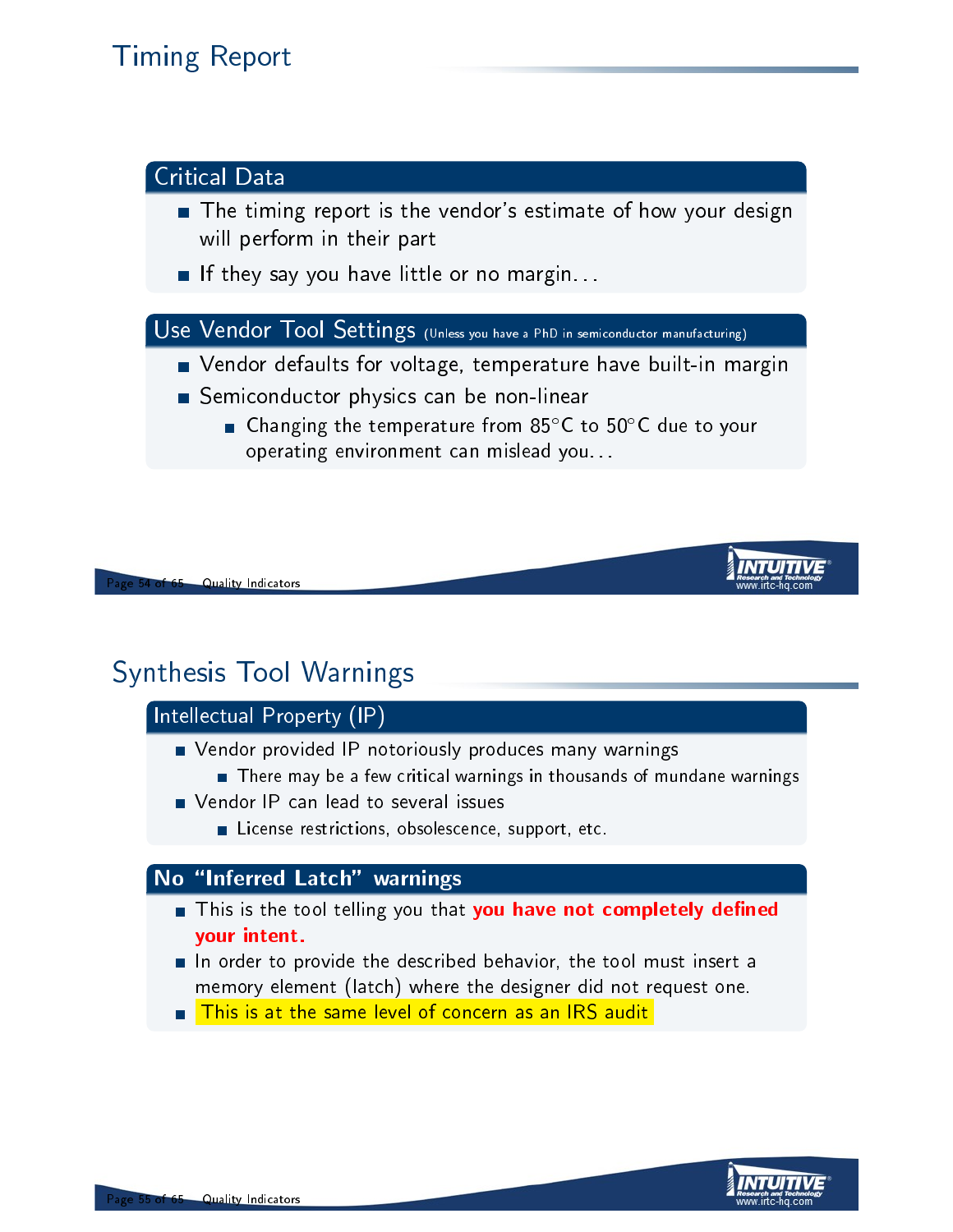### **Configuration Protection**

Types of Errors

#### Non-critical Errors

The majority of configuration errors have no effect on the functionality of an FPGA.

An error that connects one end of an unused routing resource has no effect.

#### Critical Errors

An error that modifies design memory (BRAM) contents or the function of a LUT is critical.

A criticality map is generated by the tools.

**Fault Tolerance** 

# **Configuration Protection**

Types of FPGAs

#### Volatile (SRAM) FPGA

<span id="page-26-0"></span>FPGA Configuration is stored in static memory (SRAM). The configuration bitstream must be loaded at each power cycle.

#### Non-Volatile FPGA

FPGA Configuration is stored in non-volatile memory and is retained across power cycles.

- **Flash** memory based devices and be configured multiple times.
	- Some devices have distributed Flash memory at each node
	- Some devices are SRAM FPGAs with Flash memory on-chip
- **Anti-fuse** devices can be configured once.

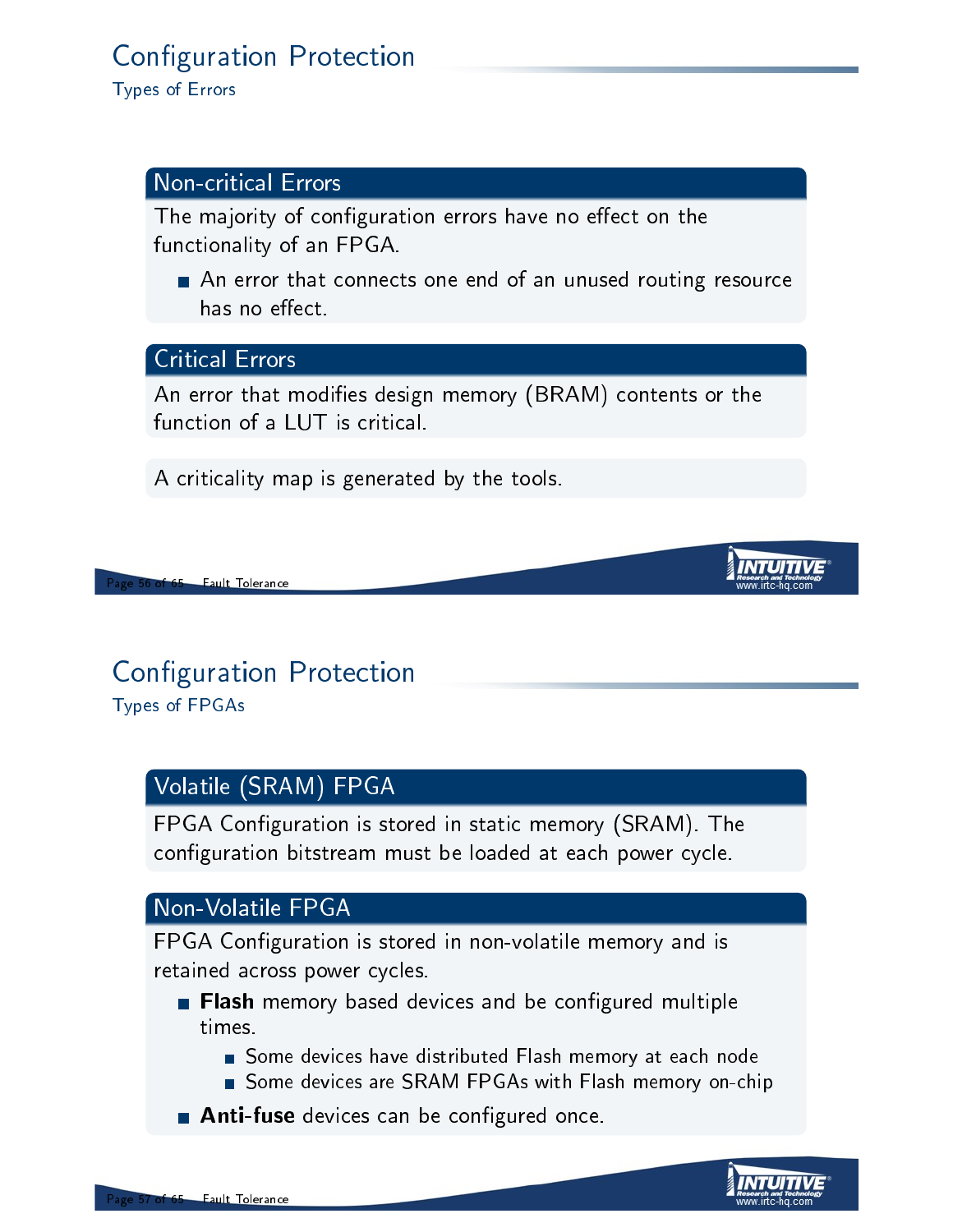### Fault Tolerant Design



# **Configuration Protection**

Xilinx

#### Configuration memory

Xilinx Soft Error Mitigation (SEM) Core

- **Perform SEU detection, correction, and classification**
- **Perform emulation of SEUs by injecting errors into** configuration memory

#### Design Elements

User design can use Block Memory (BRAM) Error Correction Code (ECC) to detect and correct BRAM errors.

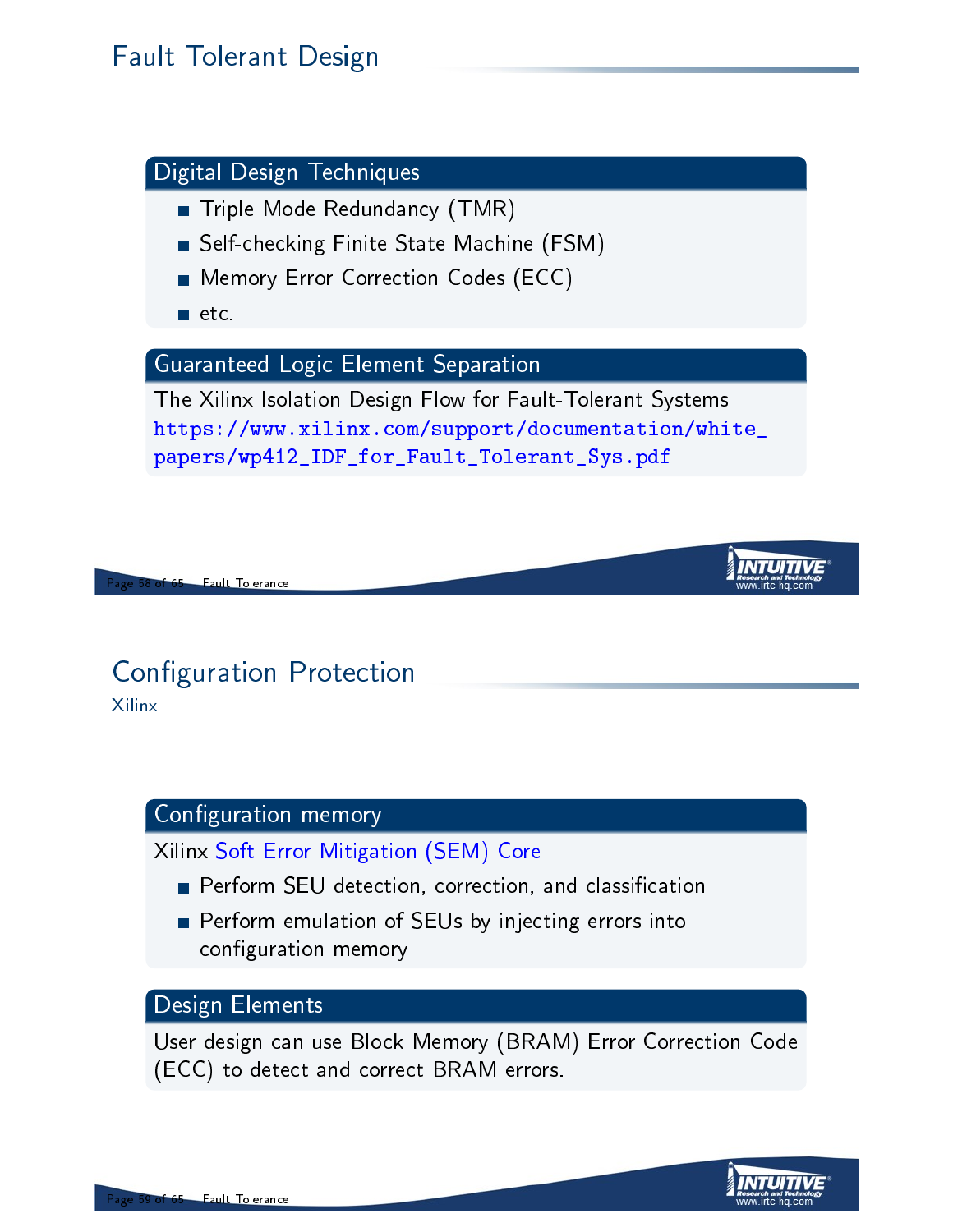#### **Configuration Protection** Intel PSG (Altera)

#### Configuration memory

- Computes CRC for each CRAM frame
- CRC error detection engine provides the location of an SEU
- Allows error injection to simulate SEU events



### Fault Tolerant Design Radiation Upset

Single Event Upsets (SEUs) occur when high-energy ionizing particles, such as heavy ions, alpha particles or protons, pass through an integrated circuit causing a disruption in the system logic.

Single Event Latch-Up (SEL) is a condition that causes loss of device functionality due to a single-event-induced high current state. A SEL may or may not cause permanent device damage, but requires power strobing of the device to resume normal device operations.

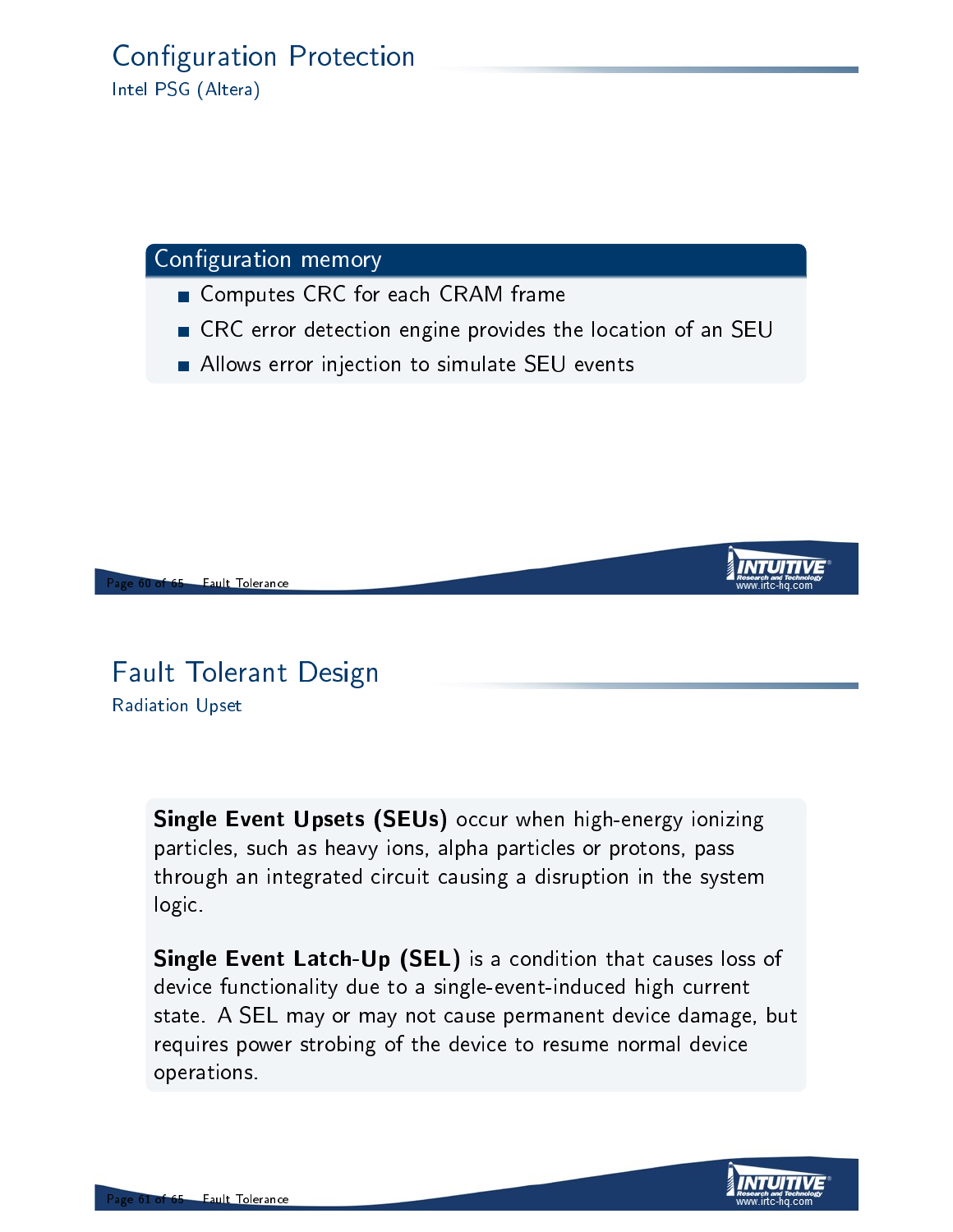### Fault Tolerant Design

Radiation Upset

#### Microsemi RTG4

FPGA purpose built for radiation environments

- **Hardened flash cell**
- **DFFs are radiation hardened using Self-Correcting TMR** (STMR) and SET filters placed at the DFF data input.

See https://www.microsemi.com/products/fpga-soc/ radtolerant-fpgas/military-aerospace-radiation-reliability-data

#### Microsemi RTG4 Testing

Independent investigation of heavy-ion single event effect data for the Microsemi RTG4 (Jun 13, 2016) "NEPP Independent Single Event Upset Testing of the Microsemi RTG4: Preliminary Data" https://ntrs.nasa.gov/search.jsp?R=20160009477

62 of 65 Fault Tolerance

### Fault Tolerant Design

### Ancillary Components

- FPGA Power supply
- Communication circuits
- $\blacksquare$  etc.